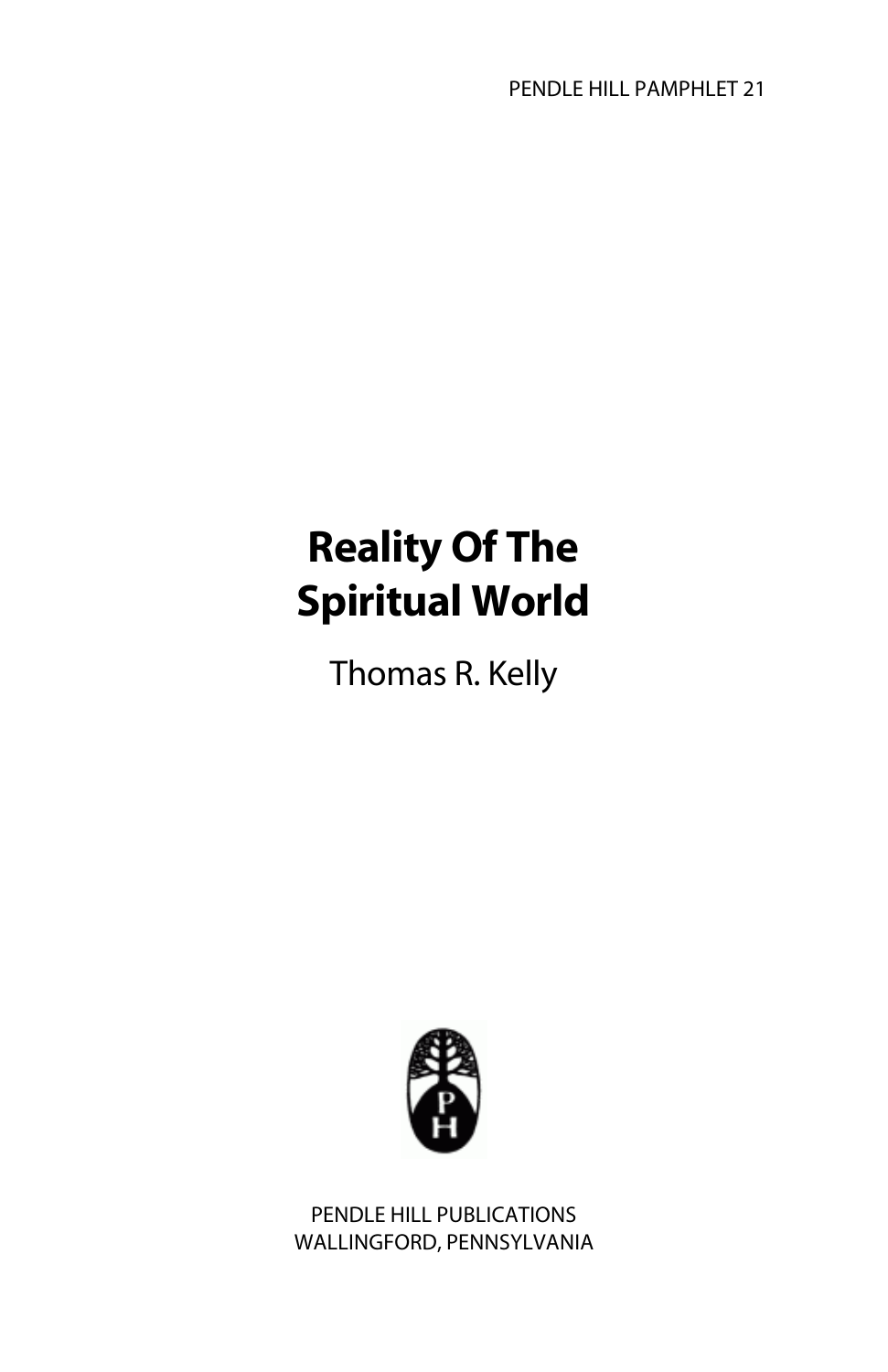ABOUT THE AUTHOR Throughout his years at Haverford College Thomas R. Kelly entered generously into the life of Pendle Hill. To Haverford-Pendle Hill students he gave both instruction and inspiration. He was lecturer in the summer term of 1936, and he visited us at many other times as a member of the American Friends Service Committee and of various other groups conferring here. He was always a warm friend of Pendle Hill and its purposes.

The second Sunday in January, 1941, he spent at Pendle Hill, leading a conference of the Meeting workers on cultivation of the spiritual life. On many who heard him that day, at the height of his power and effectiveness, he made an unforgettable impression which was intensified by the news of his sudden death five days later.

For these and for reasons of personal friendship, it seems fitting that some word of his be included in the Pendle Hill pamphlet series. It is with gratitude that the Publication Committee has received from Lael Kelly the present series of four addresses, given during the winter of 1940-41, which is here published as Pamphlet Twenty-One.

 Thomas R. Kelly's manuscript has been altered only in such verbal details as make it more suitable for print than for the spoken word.

Some of the material is similar to that in other of his writings; some is different, while some offers a fresh interpretation of the same truths.

Taken as a whole, these essays are a refreshing demonstration of the careful scholarship, the warm humanity, and the valid mystical experience which made so many of those who loved Thomas Kelly as a friend hearken to him as a prophet.

Published 1942, by Pendle Hill Republished electronically © 2003 by Pendle Hill http://www.pendlehill.org/pendle\_hill\_pamphlets.htm email: publications@pendlehill.org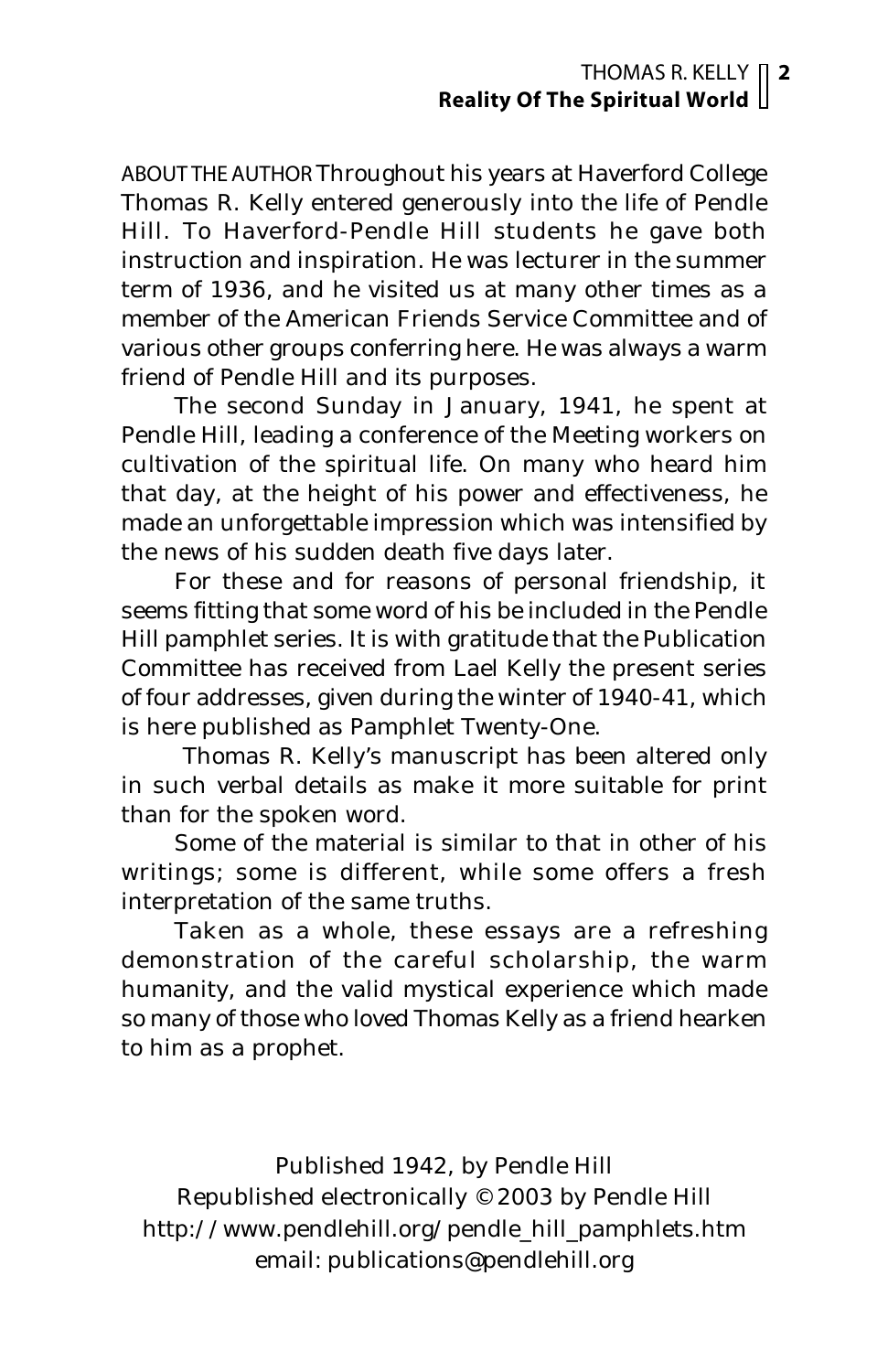#### **God**

How can we be sure that God is real, and not just a creation of our wishes? We have disquieting desires for a God, for a real God. There come to us times of loneliness when we seem to have a premonition of a deep vastness in ourselves, when the universe about us, gigantic as it is in all its starry depths, seems cramped and narrow for our souls, and something makes us long for an abiding Home. We have times of fatigue, of confusion, of exhaustion, of utter discouragement, when we long for a serene and everlasting Bosom on which to lay our heads and be at peace. But how can we be sure that what we call God is not a product of our wishful thinking, a self-delusion we create, a giant shadow of our longings flung up against the sky and asserted to be real?

We have moments when we long, not for freedom and yet more freedom, but for self-surrender, self-dedication, self-abandonment in utter loyalty to an Overself. If I could find an Object worthy of my utmost allegiance, if I could find a Mark worthy to be the aim of the bow of my life, I should gladly pull the arrow back to its head and let all fly upon a single shot. I should be integrated, freed from internal conflicts, those confusions and tangles within which make me ineffective, indecisive, wavering, half-hearted, unhappy. I should gladly be a slave of such a Being, and know that I am truly free when I am His utter slave. But I see men and women, my brothers and sisters in Germany and Italy and Russia, who joyfully commit their all to the State, to an earthly state, to a state which to them seems noble, glorious, and ideal. They seem to get integration and joy in enslavement similar to that which my religious friends get from commitment to an invisible, spiritual world. Maybe the values all lie on the subjective side, on the integration of self and the dedication of will to *any* object which is conceived as worthy. Maybe the object doesn't have to be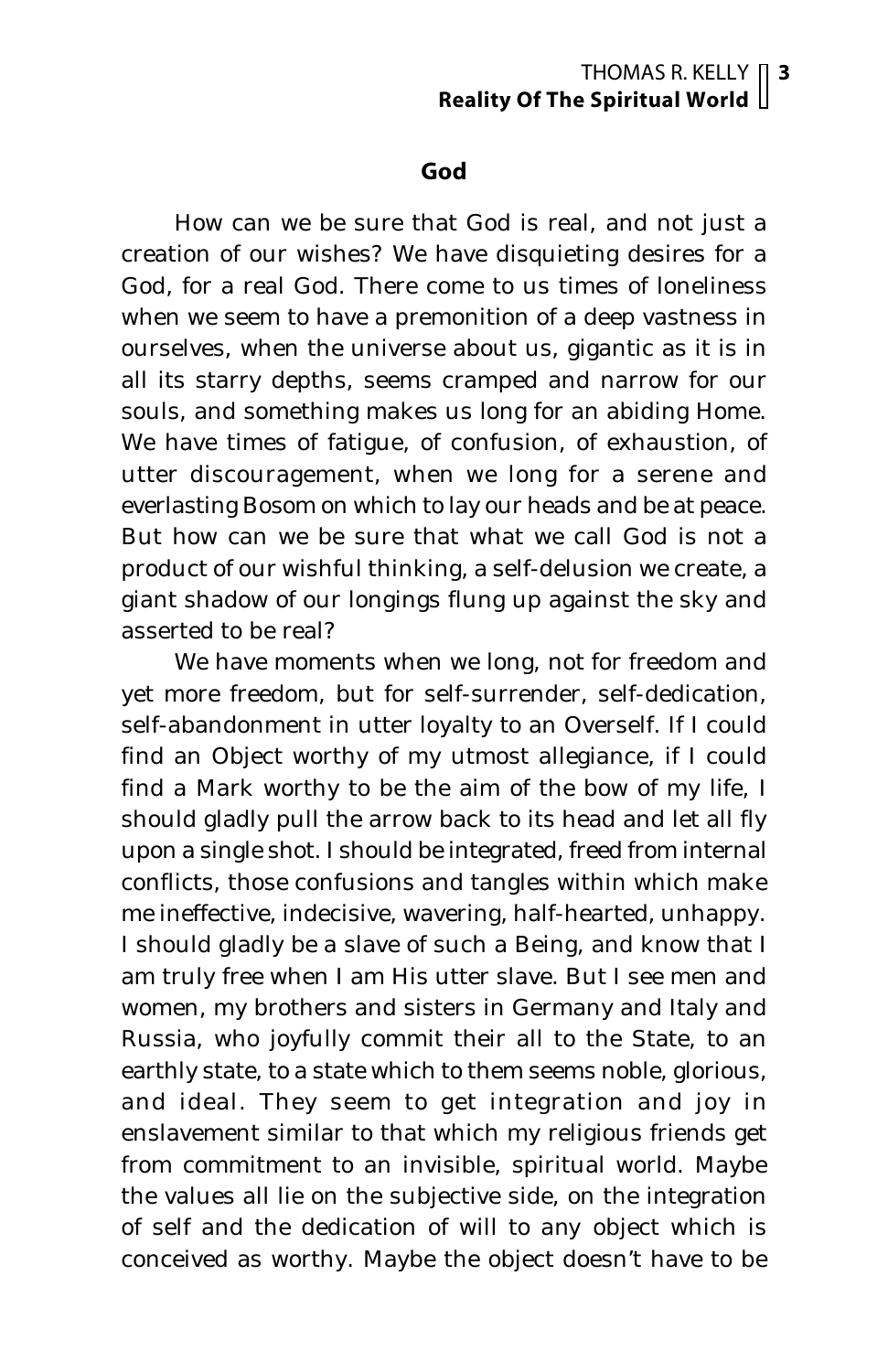# THOMAS R. KELLY **4 Reality Of The Spiritual World**

real but just to be thought to be real with a vigorous, fanatical intensity. I know that false ideas and misplaced enthusiasms have had as real effects upon men and upon history as have well-grounded beliefs and ideals. Maybe the whole conviction of a Spiritual Reality shadowing over us all is such a hoax, a useful hoax as long as we believe it intensely, a hoax that stabilizes men and society and one that ought to be preserved and nourished and fostered for its useful social effect. Such is the almost universal argument in the mind of educated man.

But there is an inner integrity in us all which rejects all programs of As If. We cannot merely act *as if* there were a God, while we secretly keep our fingers crossed. This inner integrity demands the *real*; we cannot long tolerate complex ways of kidding ourselves, nor forever whistle to keep our courage up. It is an old maxim, with a double meaning: "Let the truth be known, though the heavens fall." We are such creatures as demand to build upon the Truth. And if the Truth is that there are no heavens, but only earth, no real God, but only human cravings for a God, then we want to know that, and adjust our lonely lives to that awful fact.

## **First Argument: Analogy**

Caught in this difficulty, that we long for a Real God, no, demand a Real God, yet can be sure of only our subjective longings, not of God's objective existence, we ask a devout friend, "Are you sure that God is real?" And he replies, "Yes, I am absolutely sure." We then continue, "But why are you so sure there is a Reality, an actually existent reality corresponding to your religious cravings?" He replies, "I find myself in a world which furnishes real objects to answer all my central cravings. In me, subjectively, there is a craving for food. And I find, out there, in the world, that the Universe furnishes me real food. In me I find a profound craving for companionship. And out in the world there are real men and women who give their fellowship in answer to my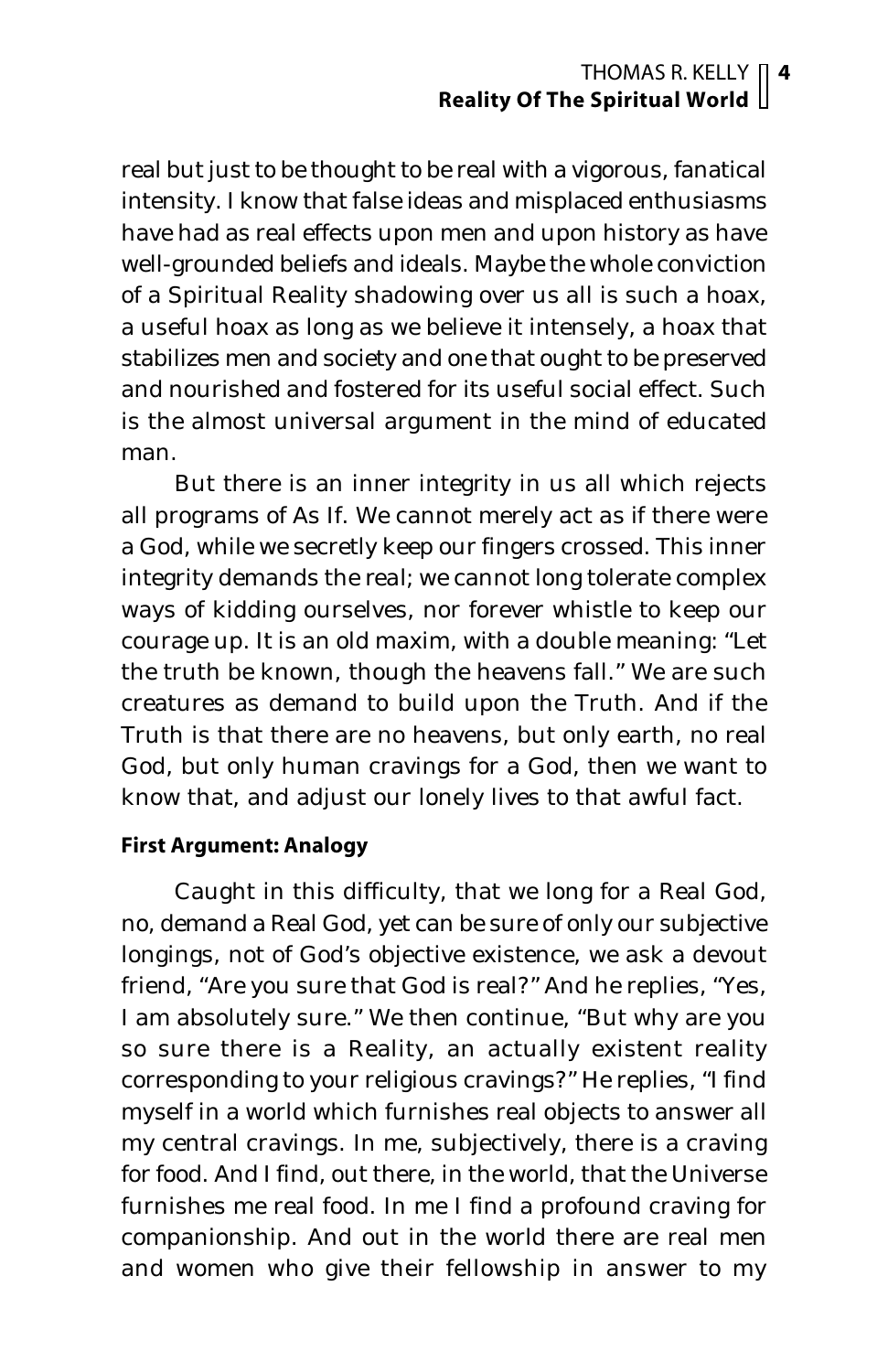craving. In me is an insistent craving for sex. And I find myself set in a universe that furnishes real beings of the opposite sex. I find in myself a craving for beauty, and out there I find beautiful objects that satisfy my soul. And when I find in myself a profound craving for God, for an absolute resting place for my soul's devotion, an Object for my last loyalty, I believe that here, too, there is an answering Object. The same structural situation  $-$  subjective craving, satisfying Object — is to be expected."

"But," we answer, "you are arguing from analogy. And analogies are notoriously treacherous. You argue that the fact of food-hunger, with its answering object of real food, gives you the right to say, 'From the fact of God-hunger I am sure there is a real Bread of Life.' But analogies break down. If analogies were always perfect, they would cease to be analogies and become identities. No, the time comes when similar situations part company, and are different. Perhaps the matter of God's real existence is just such a case. One can't be sure. *And I want to be sure.* At best your argument from analogy only indicates the possibility that there is an objectively real God, corresponding to my hunger for Him. Perhaps it even indicates *probability*. But I want deeper grounds than that."

## **Second Argument: Authority**

Disappointed in this first argument for the reality of a Spiritual Being wherein we may cradle our life, we turn in a second direction and ask a devout Protestant: "Do you believe that God is utterly real?" He replies, "Yes," and you ask, "Why?" to which he answers, "The Bible tells me God is real, that in Him we live and move and have our being." "But why do you believe the Bible?" To this he replies, "Because the Scriptures are inspired." You reply, "Yes, I strongly agree with you. But I suspect you and I may mean different things. Why do you say Scripture is inspired? Is it because you find in it the record of men who were drinking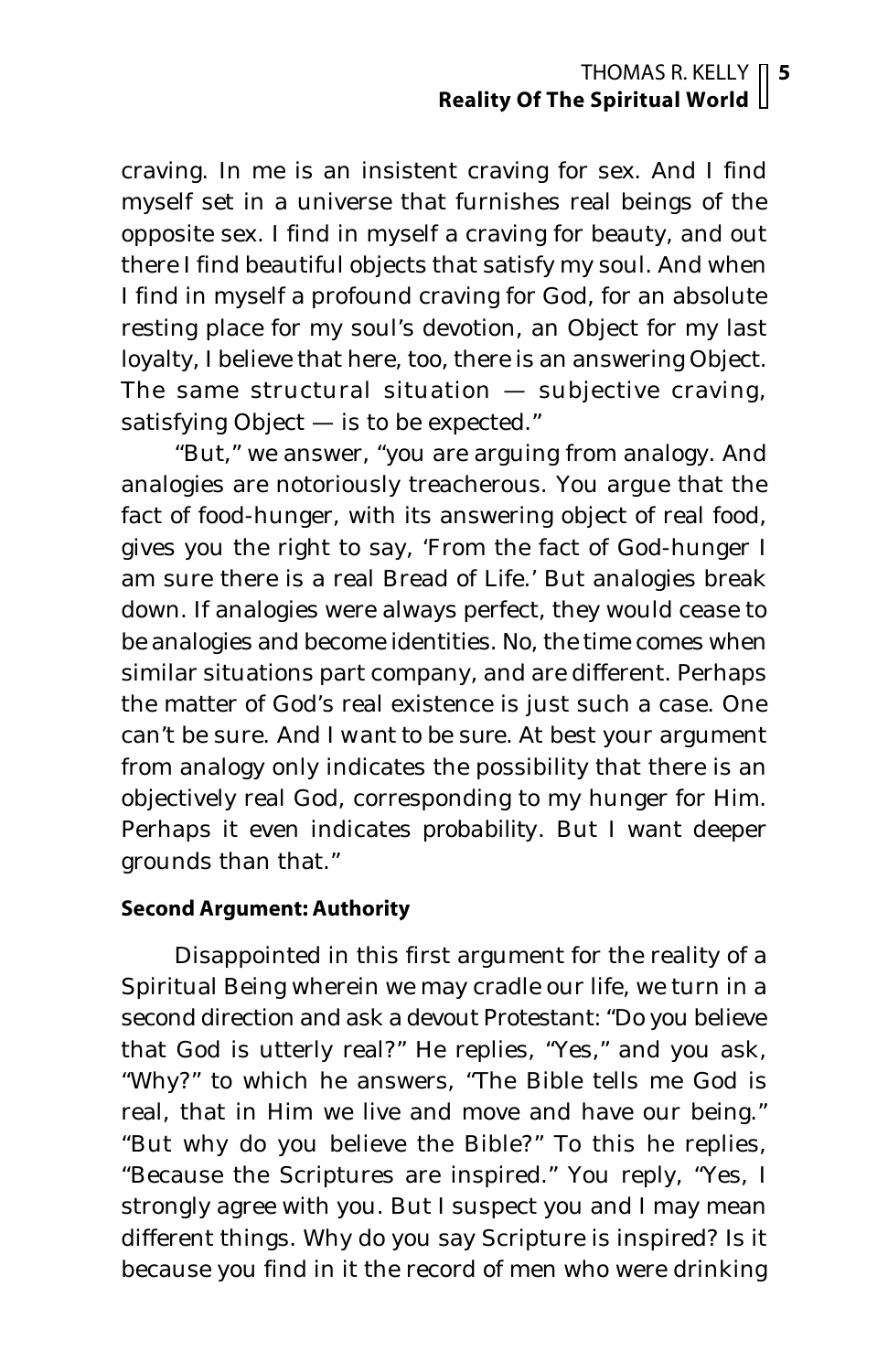#### THOMAS R. KELLY **6 Reality Of The Spiritual World**

from the same fountains of life that well up in you, so that you; too, could write inspired words that would feed other hungry souls?" "Oh, no, no," he might hastily reply, "I am no such great soul. God chose special men to write the Scriptures, and I'm not one of them." To this you may reply, "I disagree, and am bold enough to believe that the fountains of inspiration are not stopped. There is no one age of inspiration, no one special class of inspired. Either divine inspiration is renewed in every age and in all peoples, or it never flowed at all. Now tell me, why do you believe the Bible is inspired so that you can rely upon its testimony to the reality of God?" He answers, "The Bible is inspired because it is written, 'All Scripture is given of God.' " "But wait. Do you mean to prove the Bible by the Bible? That is the crudest circle in argument. By the same argument the Book of Mormon is inspired, for it says it is, and therefore you must believe all Mormon teachings." Then he retreats and says, "But the Bible is an ancient and revered authority, tested by time, canonized by Councils, and believed by multitudes." You answer, "So are the Buddhist scriptures, such as the *Dhammapada* and *The Lotus of the Wonderful Law.* Your argument only amounts to this, 'Forty million Frenchmen can't be wrong.' You only argue, 'Forty million or forty billion Christians can't be wrong in trusting the Bible.' But if you ask forty million Asiatics you'll get a different answer. You'll have to surrender the authority of the Bible if it is based upon the circular argument, 'The Bible is authoritative because it says authoritatively that it is authoritative.' After which you can't retreat into the argument, 'The Bible is a good and reliable authority because masses of people believe in it,' imposing as that fact is, Mass agreement, even upon the existence of God, is not enough to prove that God exists. Maybe the whole of mankind is deluded on the matter. That's just my problem. And you don't settle it for me by appealing to the authority of a revered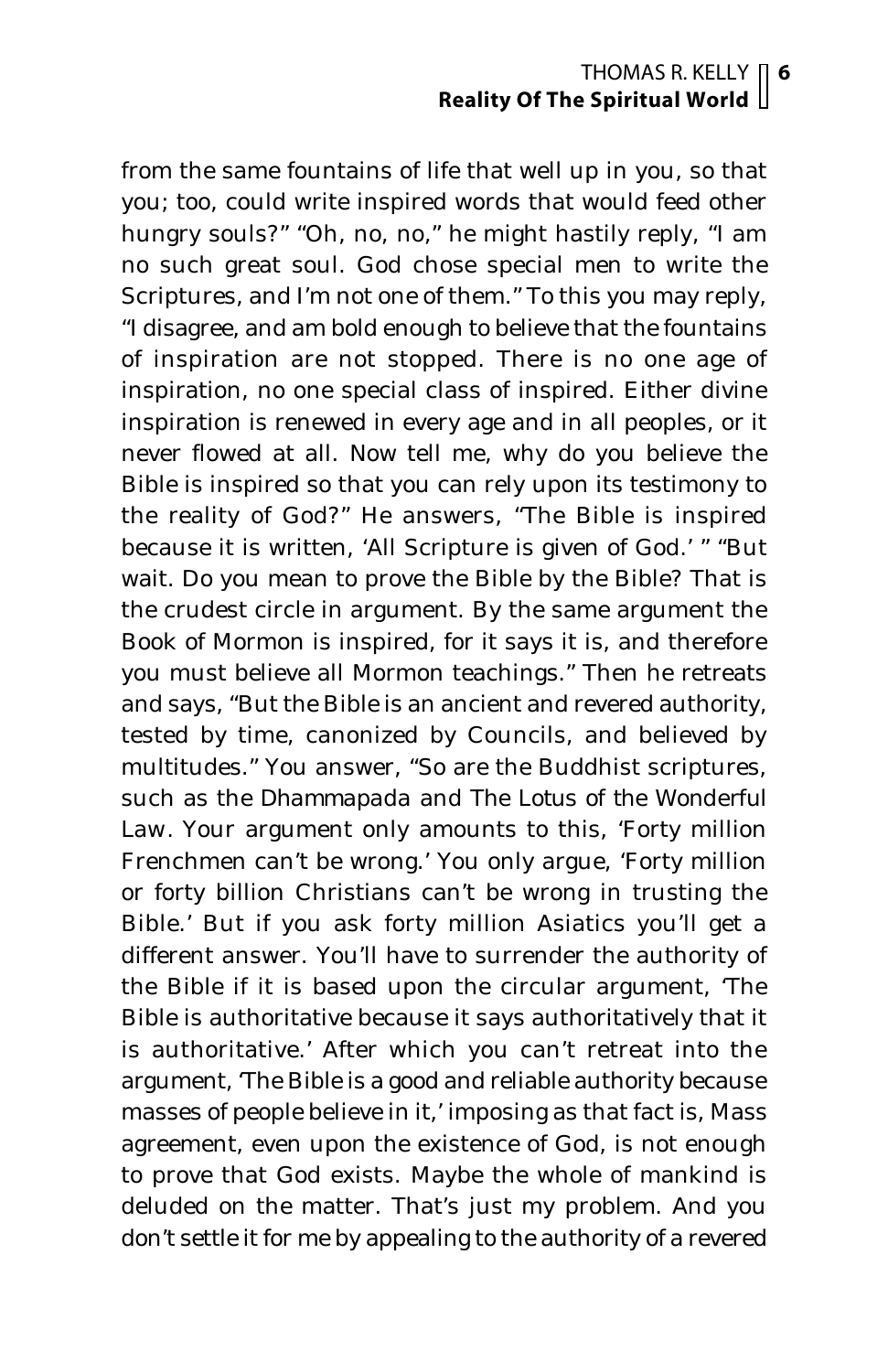Book, if that authority is guaranteed only by mass acceptance."

The authoritarian evidence for the reality of God as given by many Protestants, who make the Book the supreme authority, reappears in different form if an average Roman Catholic is approached. His final defense of the authority of the Bible might be that Holy Church guaranteed the reliability of the Bible, and of the widespread conviction that there is a really existent God. For did not the Church Fathers and the Councils and the Bible agree in this matter, that there is a God in heaven, brooding over the world in love? But long ago Abelard startled the Roman Church by printing a little book with each page in two columns, in which, without comment, he set side by side contradictory statements of the Fathers of the Church. Evidently authorities disagree. And when authorities disagree, who shall be the authority to choose between authorities? Roman Catholics would reply, "The Pope is infallible when he officially makes a decision." But you ask, "Who guarantees the infallibility of the Pope?" Answer: "The Vatican Council in 1870 pronounced the Pope infallible." But are Church Councils infallible, so that they can infallibly guarantee the infallibility of the Pope? No, only the Pope is infallible. And there you are with authoritarian guarantees of the reality of God fallen to the ground.

## **Third Argument: Causation**

I shall take time to state only one more effort to prove the objective reality of the spiritual world. For, honestly, all these arguments leave me cold. Even if they were sound and none of them is watertight — they would only quiet my intellectual questionings. They would never motivate me to absolute dedication to Him for whom I yearn. But religious men are dedicated men, joyously enslaved men, bondservants of God and of his Christ, given in will to God. Arguments are devised subsequent to our deep conviction,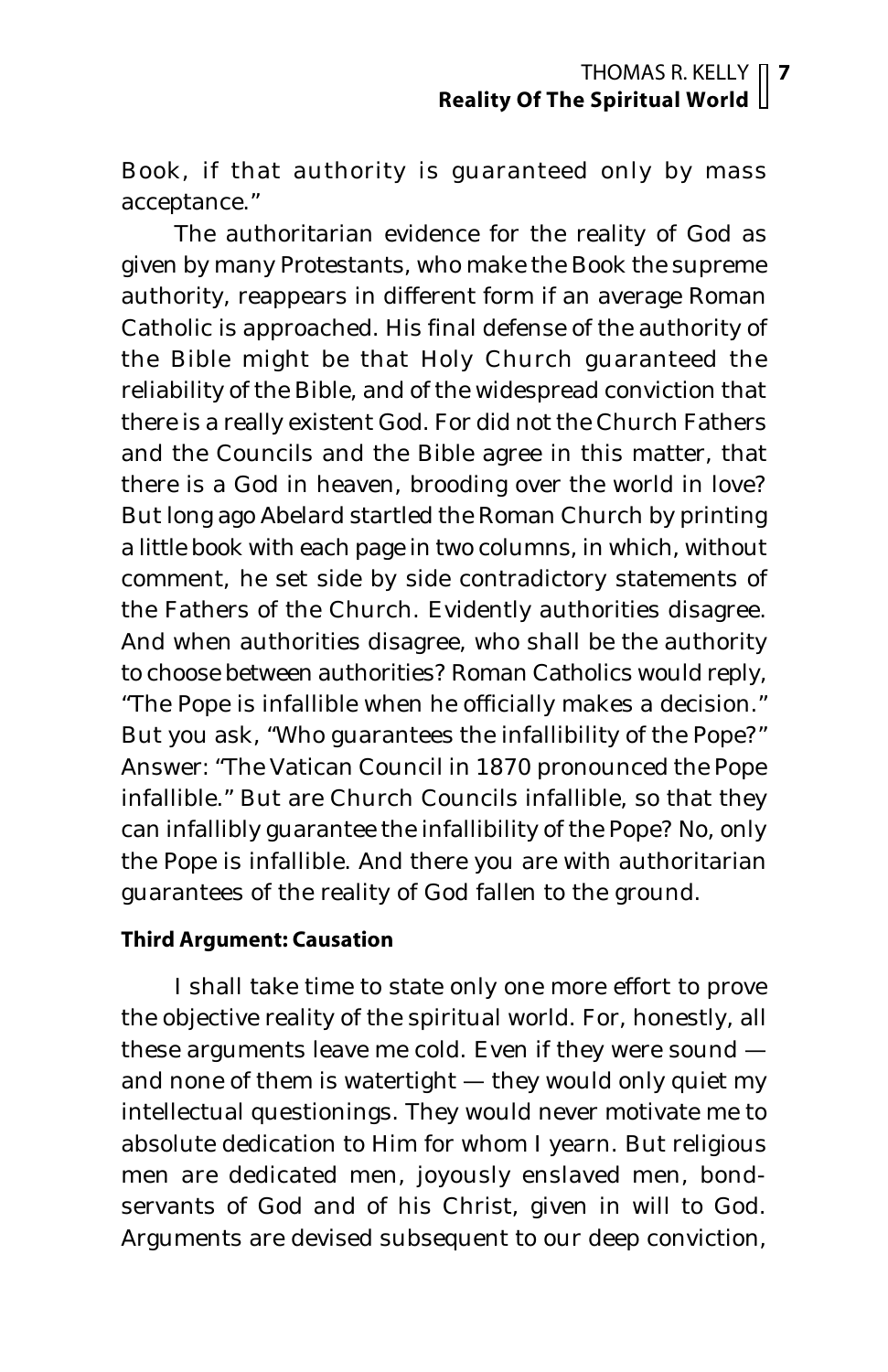not preceding our conviction. They bolster faith; they do not create it.

The third argument is this: Here is a world, amazingly complex, astonishingly interknit. Here are flowers, depending upon bees for pollination, and bees dependent upon flowers for food. Yonder are the starry heavens, adjusted, maintained, wheeling their way through staggering spaces in perfect rhythm and order. Whence comes it all, if not from God? And here am I, a complex being, of amazing detail of body and astounding reaches of mind. Yet my parents didn't *make* me ; they are as incapable of being my true cause as I am incapable of being the true cause of my children. This whole spectacle is too vast, too well articulated to be caused by any single thing *in* the world. There must be a cause outside and beneath the whole, which I call God, who creates, maintains, and preserves the whole world order.

Such an argument seems imposing and appealing to us all. But it is not absolutely watertight. For notice, this is not a perfect world, as we all know only too well from observation and experience. There are imperfections and flaws in it, notes that jar as well as notes that blend. The argument rests upon only half the evidence, the good in the world, not the evil and dislocation. There are maladjustments as well as adjustments. We may marvel at the human eye. But the great physicist Helmholtz said that if an optical workman made for him an apparatus as imperfect and inefficient as a human eye, he would dismiss him. Here is the point: You can't argue from an imperfect effect, the world, to a perfect cause, God. An imperfect effect can only legitimately imply an imperfect cause, not a perfect one. If a World Cause made this world, He was not omniscient, but had a streak of stupidity in Him, to have allowed flaws to creep in. Or else, if He was omniscient, He was not omnipotent, for, knowing what would be a world without flaws, He couldn't produce it. Again, if He was omniscient and omnipotent, but still made an imperfect world, then he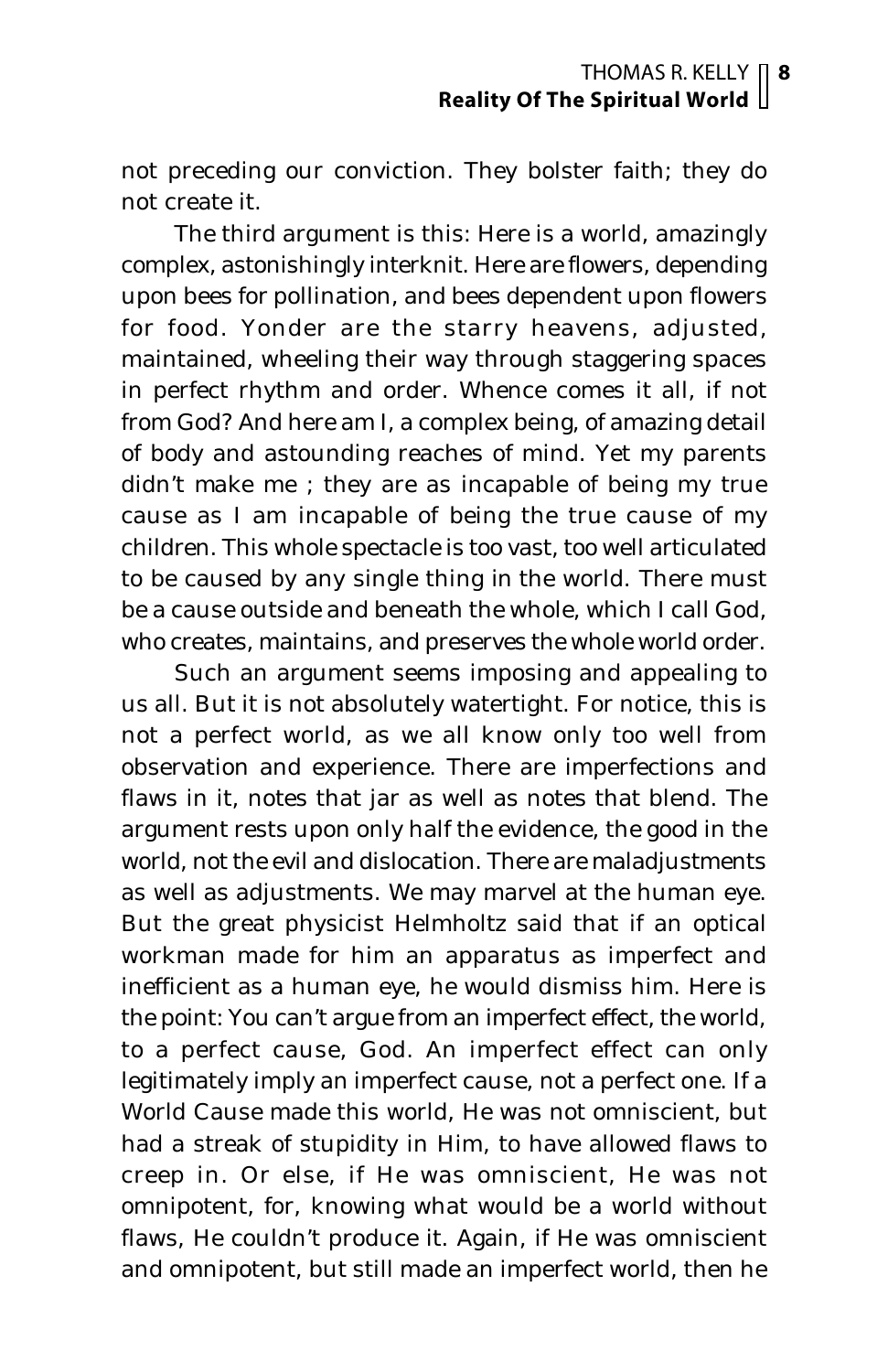was not omni-benevolent but malicious, and delighted in torturing his creation by creating men with dreams of perfection, yet tantalizingly setting them in a world that grinds out the dreams of their hearts.

And David Hume, knowing all this, added the suggestion, maybe the world is the result of a superhuman but not divine creator who used trial and error and bungled many worlds before he succeeded in making this one. Look at a modern ocean liner, amazingly compact and interdependent, seeming to imply a master mind behind it. And then be introduced to the ship-builder, who may be a very mediocre person, just a man like ourselves. He merely inherited the experience of repeated ship-builders over the centuries, each of whom was no master mind but just found out a little detail and added it to the heritage. Maybe the World-Creator is stupid and bungling, but given sufficiently repeated trials and errors He may turn out a fairly decent world.

#### **Other Arguments Indicated**

I shall not complete the list nor state the ontological argument, which argues from the notion of a perfect being involving its existence. Nor shall I state the moral argument, which argues that moral experience requires a God for its final validation. Nor shall I state the argument from the agreement of the race, from the universality of religion among all tribes of men, for I have referred to it already in pointing out that mass agreement cannot back up any belief in an authority.

But there is a wholly different way of being sure that God is real. It is not an intellectual proof, a reasoned sequence of thoughts. It is the fact that men *experience* the presence of God. Into our lives come times when, all unexpectedly, He shadows over us, steals into the inner recesses of our souls, and lifts us up in a wonderful joy and peace. The curtains of heaven are raised and we find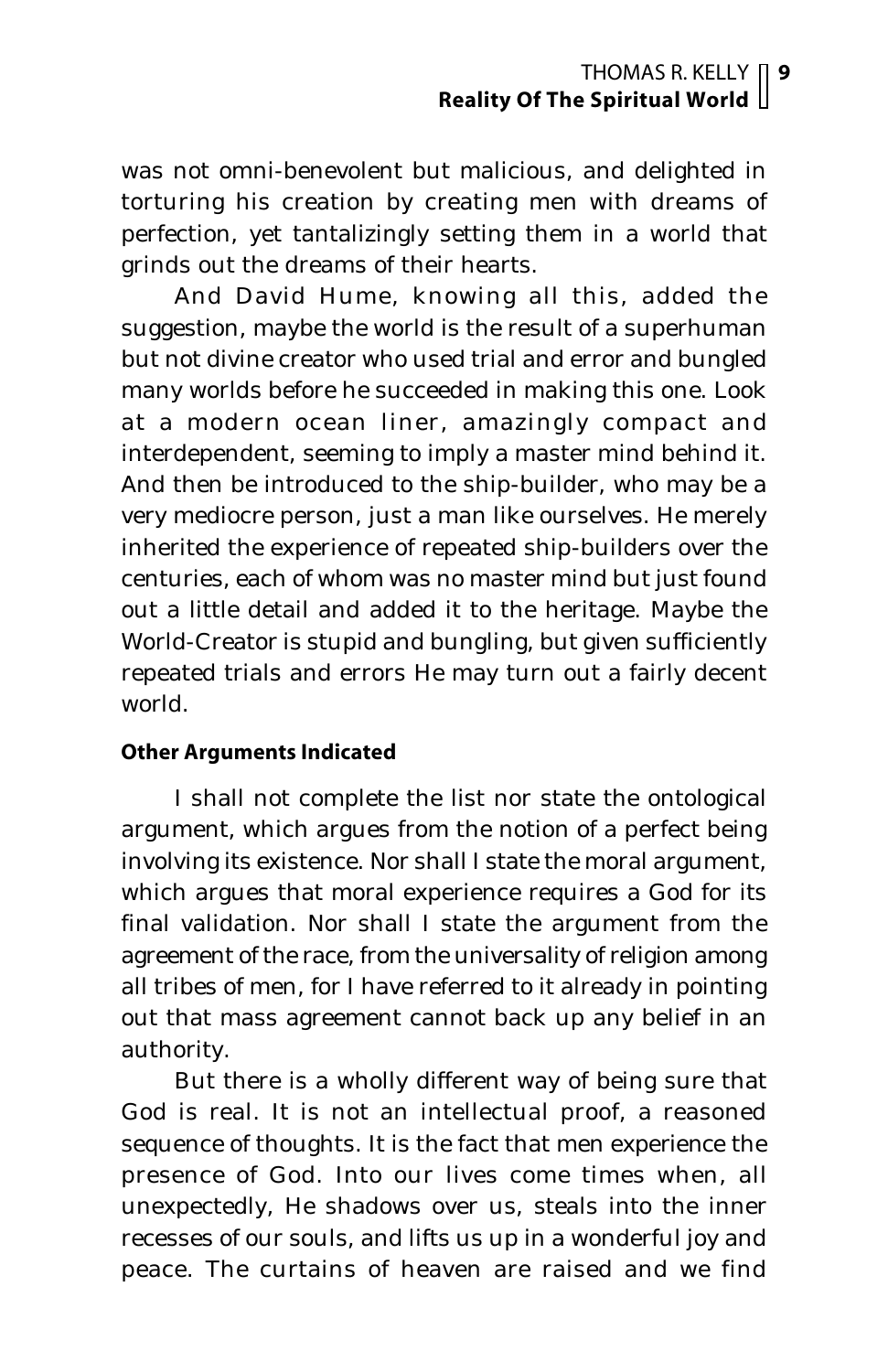ourselves in heavenly peace in Christ Jesus. Sometimes these moments of visitation come to us in strange surroundings — on lonely country roads, in a class room, at the kitchen sink. Sometimes they come in the hour of worship, when we are gathered into one Holy Presence who stands in our midst and welds us together in breathless hush, and wraps us all in sweet comfortableness into His arms of love. In such times of direct experience of Presence, we know that God is utterly real. We need no argument. When we are gazing into the sun we need no argument, no proof that the sun is shining.

This evidence for the reality of God is the one the Quakers primarily appeal to. It is the evidence upon which the mystics of all times rest their testimony. Quakerism is essentially empirical; it relies upon direct and immediate experience. We keep insisting: It isn't enough to *believe in* the love of God, as a doctrine; you must *experience* the love of God. It isn't enough to believe that Christ was born in Bethlehem, you must experience a Bethlehem, a birth of Christ in your hearts. To be able to defend a creed intellectually isn't enough; you must experience as reality first of all what the creed asserts. And unless the experience is there, behind it, the mere belief is not enough.

We must therefore examine this evidence from experience of God with some care, to see if it is sound, for it is crucial.

First, let us notice that this experience which seems so clearly to be an experience of God energizes us enormously, in a way far different from arguments. Arguments that convince our intellect alone leave us merely with questions answered, but they do not bring us to our knees in humble, joyful submission into His hands of all that we are. They do not bring the unutterable joy that makes Paul and Silas sing hymns at midnight in prison. Even though moments of the experience of Presence may dawn upon us, and then fade, we are thereafter new men and women, plowed through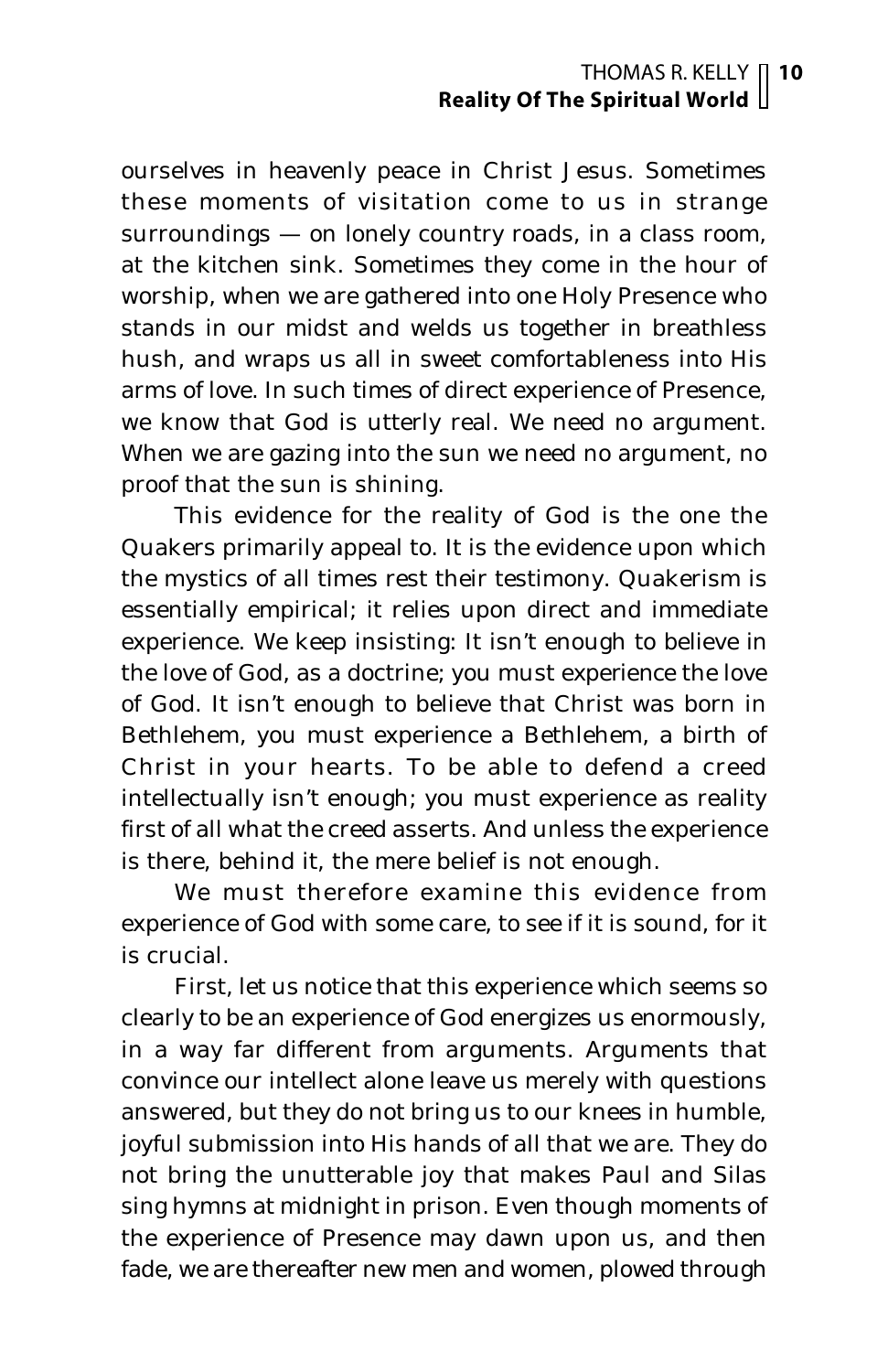### THOMAS R. KELLY **11 Reality Of The Spiritual World**

to our depths, ready to run and not be weary, and to walk and not faint. We love God with a new and joyous love, wholly and completely. It is no commanded love, it is the joyful answer of our whole being to His revealed love. Our will becomes dedicated, our self-offering to God is vitalized by deep emotional reinforcement. Such experiences of God make men and women who are the dynamic, creative, untiring workers of a group, for they are energized at the base of their being by a Divine Energizing. I believe the real vitality of religion rests upon the fact that religious experience is universally taking place. It isn't creeds that keep churches going, it is the dynamic of God's life, given in sublime and intimate moments to men and women and boys and girls.

Second, let us notice that the experience seems to come from beyond us. It doesn't seem to be a little subjective patch in our consciousness. It carries a sense of objectivity in its very heart, as if it arose from beyond us and came in as a revelation of a reality out there. If I may use a philosophic term, it is realistic. Just as my experience of that wall out there doesn't seem to be a subjective state of my mind, but a disclosure of a real wall out there beyond me, so the experience of God has in its inner nature a testimony that an Object is being disclosed to us. We do not make it, we receive it. There is a passivity on our part, and an independence of our own intention to experience God that is universally testified to. God seems to be the active one, we the receptive ones. And in glad discovery we know that God is dynamically at work in the world, and at work in us, pressing in upon us, knocking at the door of our minds and doing things to us which arise in His own initiative.

Third, let us notice that, for the person who experiences these apparent invasions, there is set up a state of certainty about God which is utterly satisfying and convincing to himself. It is not the certainty that follows upon a sound argument. It is different, a kind of self-guaranteeing certainty. It cannot be transferred to anyone else, but it is a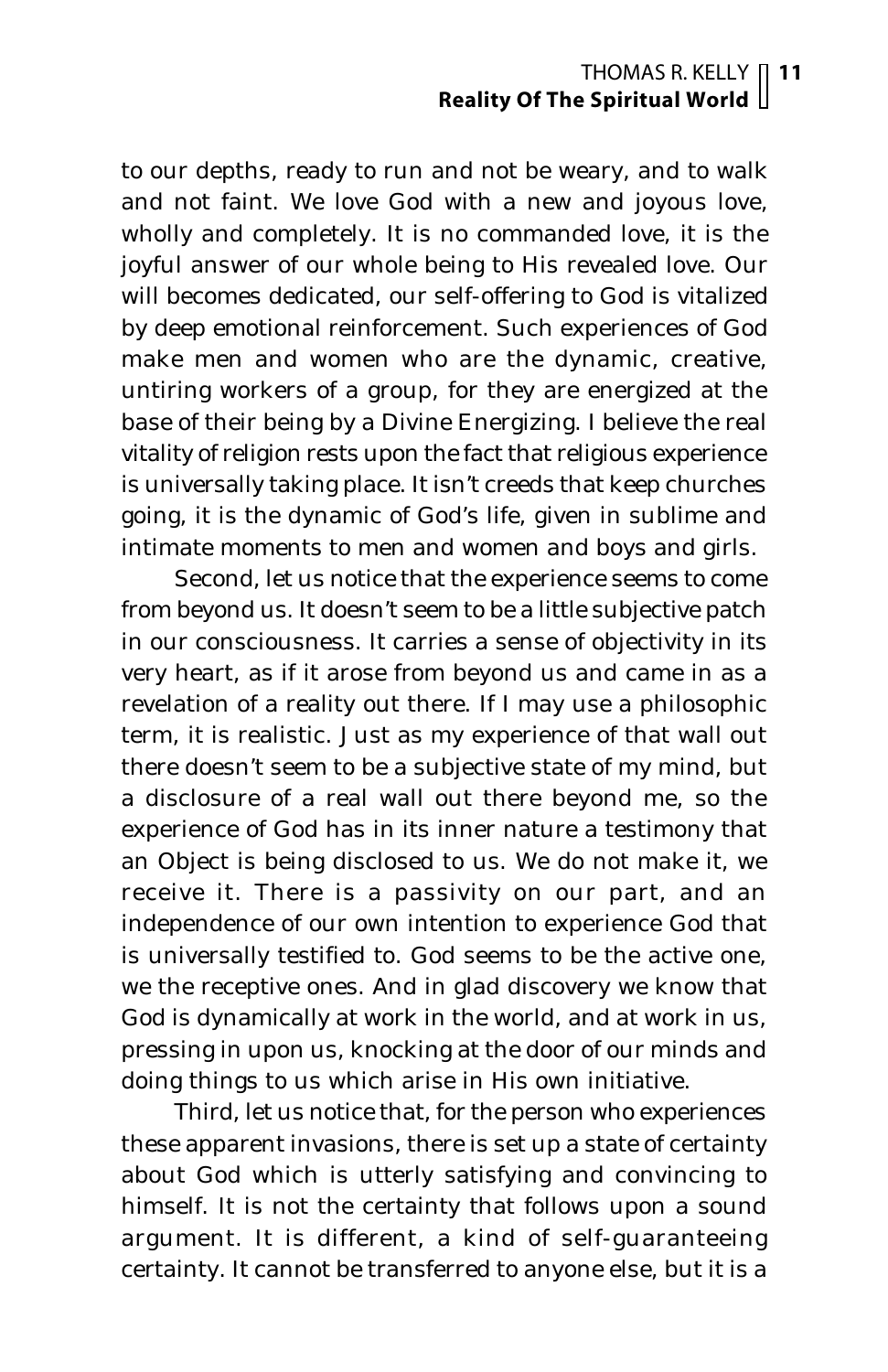certainty which is enough to convince oneself completely. St. Augustine says that after such experiences he was certain of God, but *in a new way*. Intellectual convincement of the reality of God is utterly different from the felt reality of God. One may have been intellectually convinced of God's existence, but the experience of God brings a new kind of meaning to the reality of God. He is real with a vividness and an indubitableness that is powerfully overwhelming to the individual. That inner certainty cannot be conveyed to another; it may only be caught by a contagion, as others see our lives and gain some intimation of the very springs of our being.

Now that we have given recognition to the testimony of experience, let us become more critical and intellectual. From a critical, intellectual point of view I believe that the testimony of mystic experience is not absolutely logically free from flaws. Just as all logical proofs for God's existence can be questioned, so the experiential evidence is not intellectually watertight, and we may as well face it, and be aware of it, as intellects. Yet I do not find my faith in the reality of the experience of God shaken by the fact that I can find intellectual holes in the testimony, any more than I find my faith shaken by discovering that all logical proofs for God's existence are defective. Such defects do not prove that God does not exist. They only drive us back to the old, old truth: we walk by faith and not by sight. Let us then be bold enough to face and acknowledge such criticism of the testimony of religious experience.

First, mere internal pressure of certainty does not prove certainty. Intense inner assurance that something is so does not make it so. The insane hospitals are full of people who have intense internal certainties that they are Jesus Christ, or Napoleon, or an angel from heaven. Shall we reject the internal pressure of certainty of the insane and keep the internal certainties of the sane? Medieval monks were internally certain that Satan whispered in their ear. If we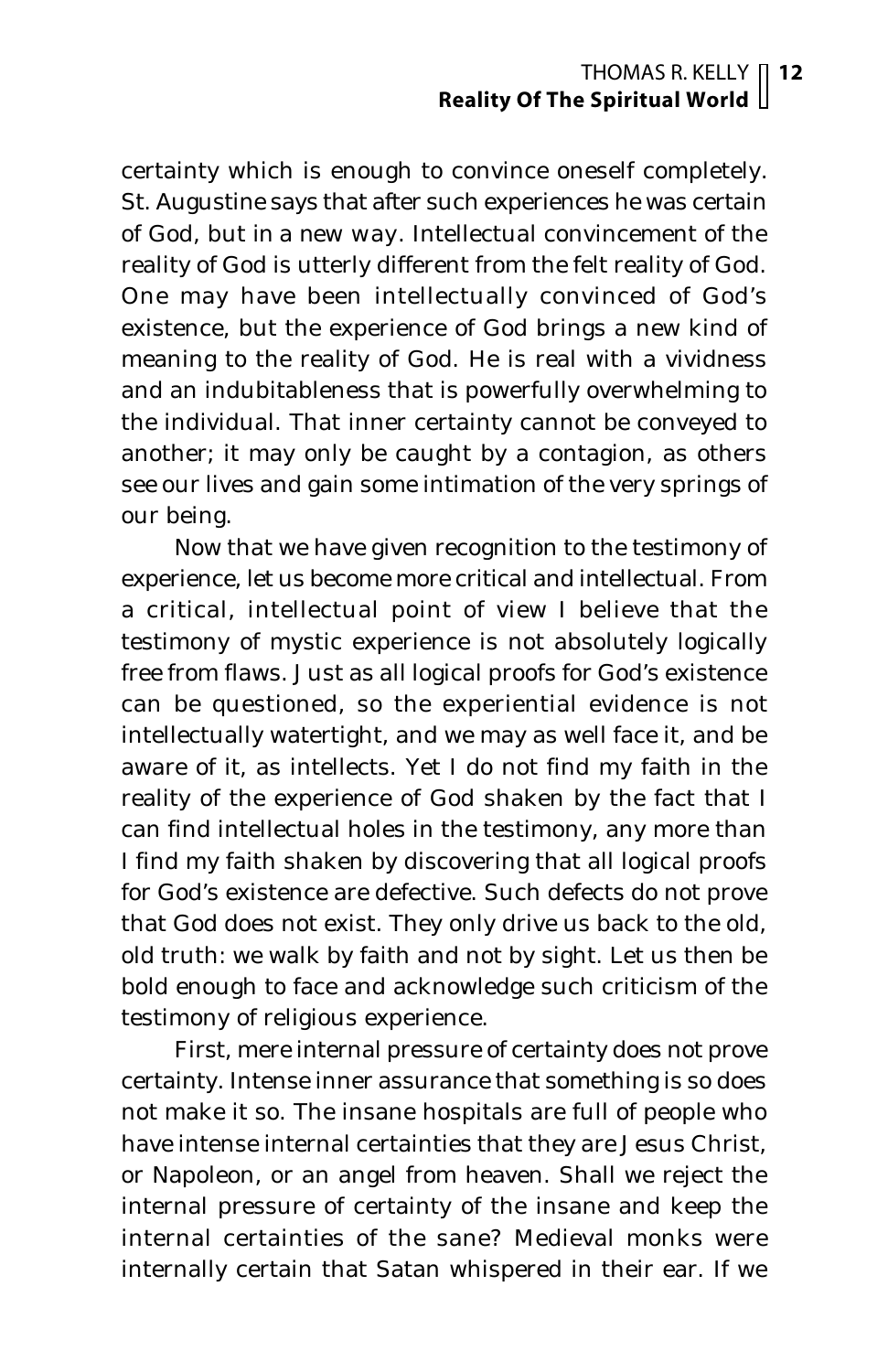# THOMAS R. KELLY **13 Reality Of The Spiritual World**

accept some internal certainties, we should accept all, or else find some way of distinguishing between internal certainties. Not all can be true, or the world is a madhouse of contradictory certainties. I am persuaded that my experience of the presence of God is real, utterly real, that it originates in the invading love of God. But I must admit that, intellectually, my feeling of convincement is no more real and intense and, on this basis, no more reliable than the convincement of many people with whom I wholly disagree.

Second, if we retreat from this ground of assurance, we take refuge in a second assurance that our experience of God is grounded in a real God. This second assurance comes from the fact that lives that have experienced God as vividly real are new lives, transformed lives, stabilized lives, integrated lives, souls newly sensitive to moral needs of men, newly dynamic in transforming city slums and eradicating war. By their fruits we know that they have been touched, not by vague fancies, by subjective, diaphanous visions, but by a real, living Power. The consequences of the experience are so real that they must have been released by a real cause, a real God, a real Spiritual Power energizing them.

This pragmatic test, this pointing to the *fruits* of religious experience, is the most frequent defense of its validity. Not only Rufus Jones but all other writers on the subject make use of it. And it is very convincing.

But there is a logical defect in this pragmatic test. Be patient with me while I turn logician for a moment. The argument runs:

If God has really visited us, He has transformed our lives. Our lives are transformed. Therefore He has visited us.

There is a patent logical fallacy in this argument, which is named the Fallacy of Affirming the Consequent. A valid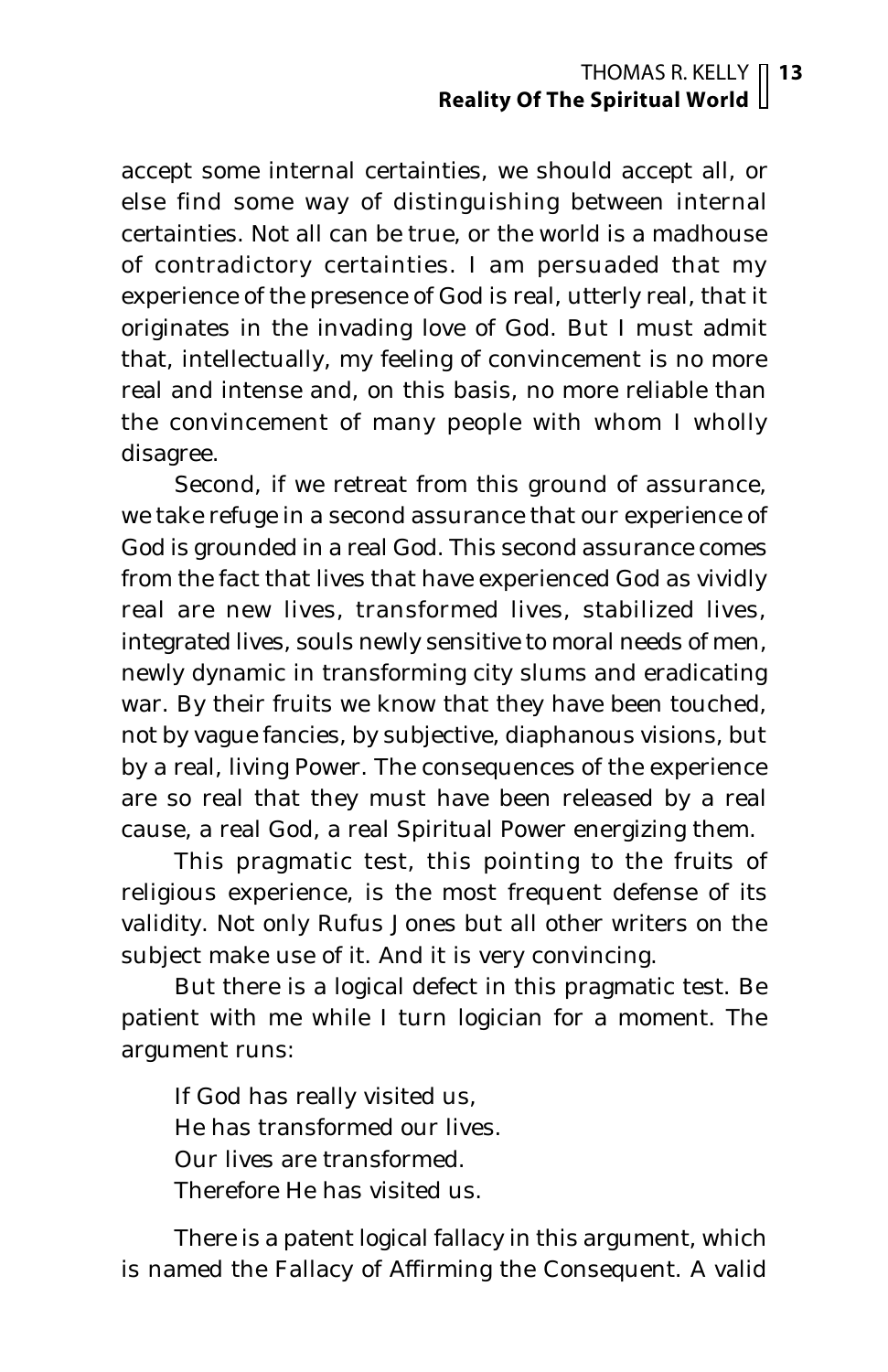form would be that of Affirming the Antecedent, and would go like this:

If God has really visited us, He has transformed our lives. He has visited us. Therefore He has transformed our lives.

But this form is of no use to us, for the minor premise, "He has really visited us," is just the question, and cannot appear as a premise, but should appear in the conclusion. The only valid form in which "He has really visited us" can appear in the conclusion is in the negative form:

If God has really visited us, He has transformed our lives. Our lives are not transformed. Therefore He has not really visited us.

But this valid argument does not prove what we were after, namely that God is really present when lives are transformed. It only proves the very important negative, He is not really present where lives are still shabby and unchanged. Professor Hocking among others many years ago pointed out the superiority of the negative pragmatic argument.

But, if religious experience cannot be proved to be entirely reliable by the pragmatic argument, is religion alone in this respect? Far from it. I would remind you that the whole of experimental science which we revere today rests upon such argument, and faces the same predicament. Every scientific theory that is supported by experimental evidence rests upon the fallacy of affirming the consequent. The outcome is that the whole of scientific theory is probable only, not absolutely certain. But this fact has not paralyzed science, which proceeds all undisturbed by the logical defect, and, with open mind, lets down its faith upon its findings. For science rests upon faith, not upon certainty.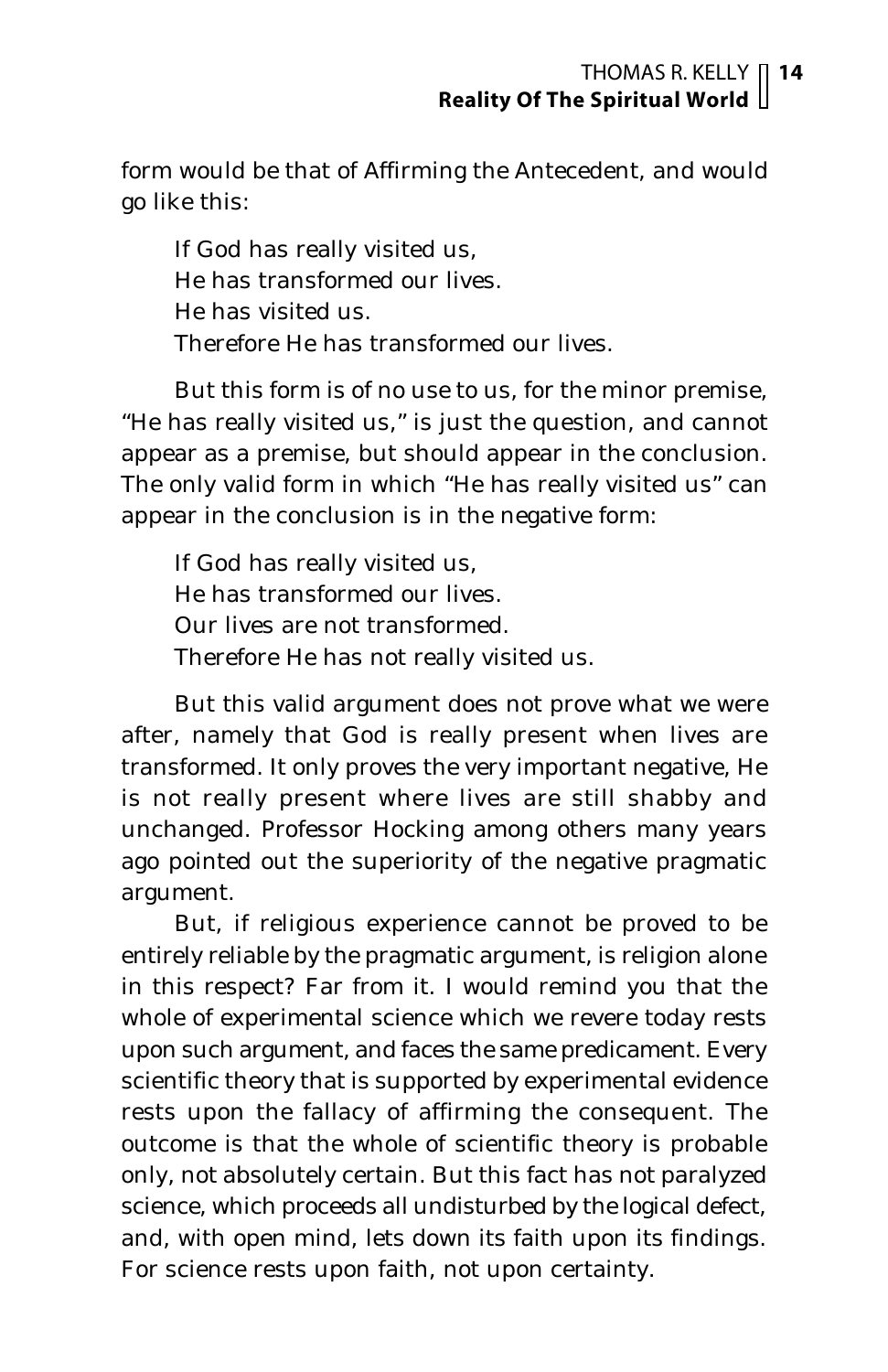## THOMAS R. KELLY **15 Reality Of The Spiritual World**

And this is the ground of religion. It rests upon a trust and a faith that for the religious man have become his deepest certainty, the certainty of faith, not the certainty of logic. The certainties of faith call out our whole selves in wholehearted and unreserved dedication. The certainties of logic leave our wills untouched and unenslaved. Be not disturbed by the intellectual criticism of subjectivity and of mystic experience which I have given. I am persuaded that God is greater than logic, although not contrary to logic, and our mere inability to catch Him in the little net of our human reason is no proof of His non-existence, but only of our need that our little reason shall be supplemented by His tender visitations, and that He may lead and guide us to the end of the road in ways superior to any that our intellects can plan. This is the blindness of trust, which walks with Him, unafraid, into the dark.

# **The Spiritual World**

It may seem as if I have been kicking over a great deal of religious furniture, offering criticisms not only of the traditional proofs for God's existence but also of the validity of the mystical experience of the Presence of God. But I was only doing what the great philosopher, Immanuel Kant, said he must do — destroy reason in order to make room for faith.

James Bissett Pratt, of Williams College, traces religious development through three stages. The first stage, Primitive Credulity, is found in children and in primitive peoples. The second is the stage of Doubt and Criticism, and is found in the years of adolescence and in sophisticated brainworshippers. The third, the Stage of Faith, is reached by those who have left behind their childish belief in a Big, Kind Man in the Sky, have passed safely through the tangles of expanded intellectual vision which science, history, psychology, and philosophy give us, and have found a serene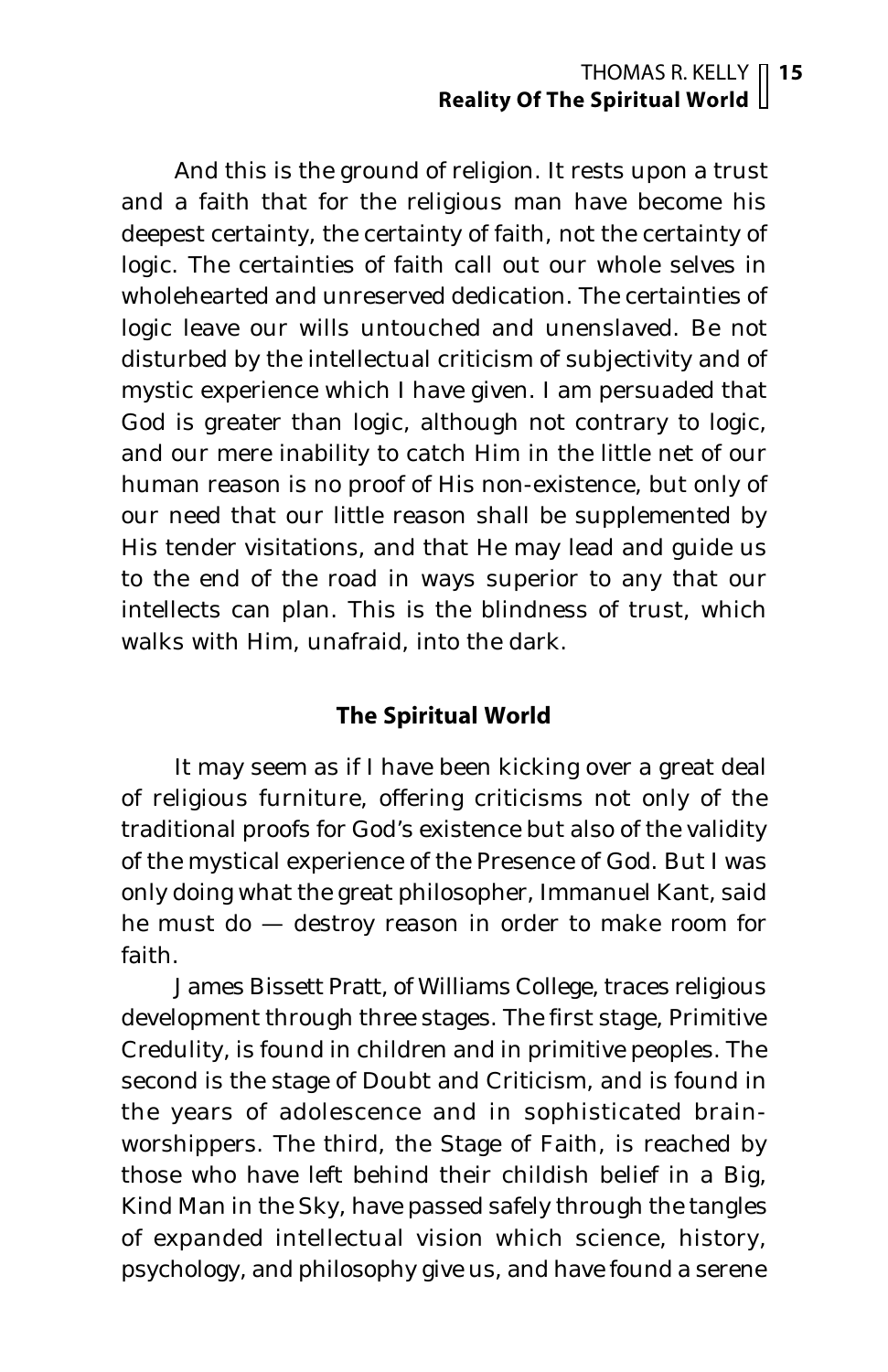and childlike faith that stands firm in the midst of changing intellectual views.

This third stage is strikingly akin to the first. It is the childlike simplicity of the truly great souls; of such, not of complicated professors, is the kingdom of heaven. It is a simplicity which is not naive, but enriched by a background of complex knowledge, not burdened or blinded by that complexity, but aware of it and sitting atop it. If it has been given to you to attain this third, mature stage of faith, you can voyage at will into arguments and discussions that are blasting at the second stage, and be untouched by them, for your life is down deep upon a Rock that is not founded upon argument and criticism and dispute. At this stage one can differ radically with another person intellectually, yet love him because he too is basically devoted to feeding upon the Bread of Life, not primarily devoted to chemical analysis of that Bread.

But turning to the whole subject, the Reality of the Spiritual World, we may ask by whom is the spiritual world peopled? Up to this time I have been speaking only of God. And, after all, only God matters. When men, the world over, reach up to that which is Highest above them, it is for God that they yearn, no matter how He may be conceived, whether He be Allah, or Brahma, or the Tao, or Ahura Mazda, or the Father in Heaven of the Christian. But men have variously peopled the spiritual world with more than God; some have added angels, whole fluttering multitudes of angels; some have added devils or The Devil, Satan; some have added the souls of the departed. Some have made two spiritual worlds, a Heaven and a Hell, with presiding divinities over each. Some have split the Christian deity into a Trinity of persons, the Father, the Son, and the Holy Ghost. Some, like Meister Eckhart and Jacob Boehme, the greatest mystics of the West, have asserted an *Urgrund,* a Godhead, a more basic view of Reality underlying all the variety of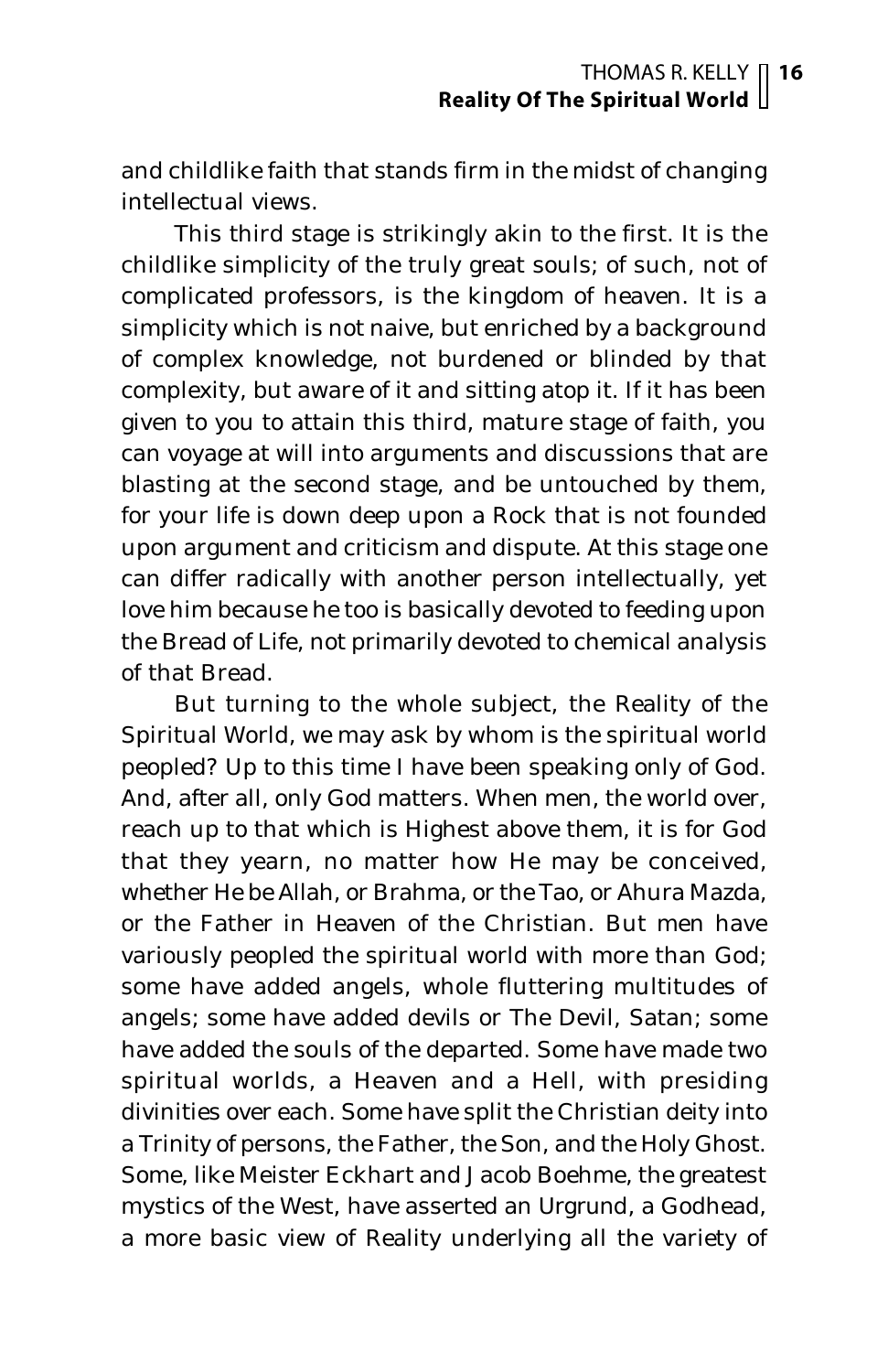divine forms that are conceivable.

And, again, how does the spiritual world behave toward us? Some say it is aloof, self-contained, not noticing this world, like the gods of Epicurus and Lucretius, who, being  $perfect - by definition - could not want anything, and$ would be wholly unconcerned for us, not caring for our prayers, not desiring adoration, not insulted or grieved by our sins. Others say that God and all His angels bend over us in loving solicitude, tenderly calling us back toward our true Home, that God knocks on the doors of our hearts and whispers sweet promptings toward Himself, that He assigns guardian angels to each of us, and that He came to earth and died on Calvary on our behalf.

In the midst of this welter of views about the spiritual world, how shall we find our way? They cannot all be true insights, for some of them are mutually inconsistent. What criterion can we use for rejecting some and accepting others?

Let us try one criterion — reason. Can some of these views be discarded because they are contrary to reason, and others retained because reason guarantees them? In the preceding criticism it was pointed out that reason alone, using intellectual processes, could not establish with certainty the existence of any God at all, no matter how conceived. And if reason fails even to establish the basic condition, that there is a spiritual world, it can hardly succeed in deciding the dependent question, what is in the spiritual world. Reason may establish plausibility, that is rational possibility for the existence of such a world, but reason cannot establish that it exists.

Logical possibility does not establish actuality. When reason, out of her own inner resources, tries to argue for God's existence, we get such a questionable argument as Duns Scotus produced in the Middle Ages: "God's actual existence is possible. If God does not exist, His existence cannot be logically possible. But God's non-existence cannot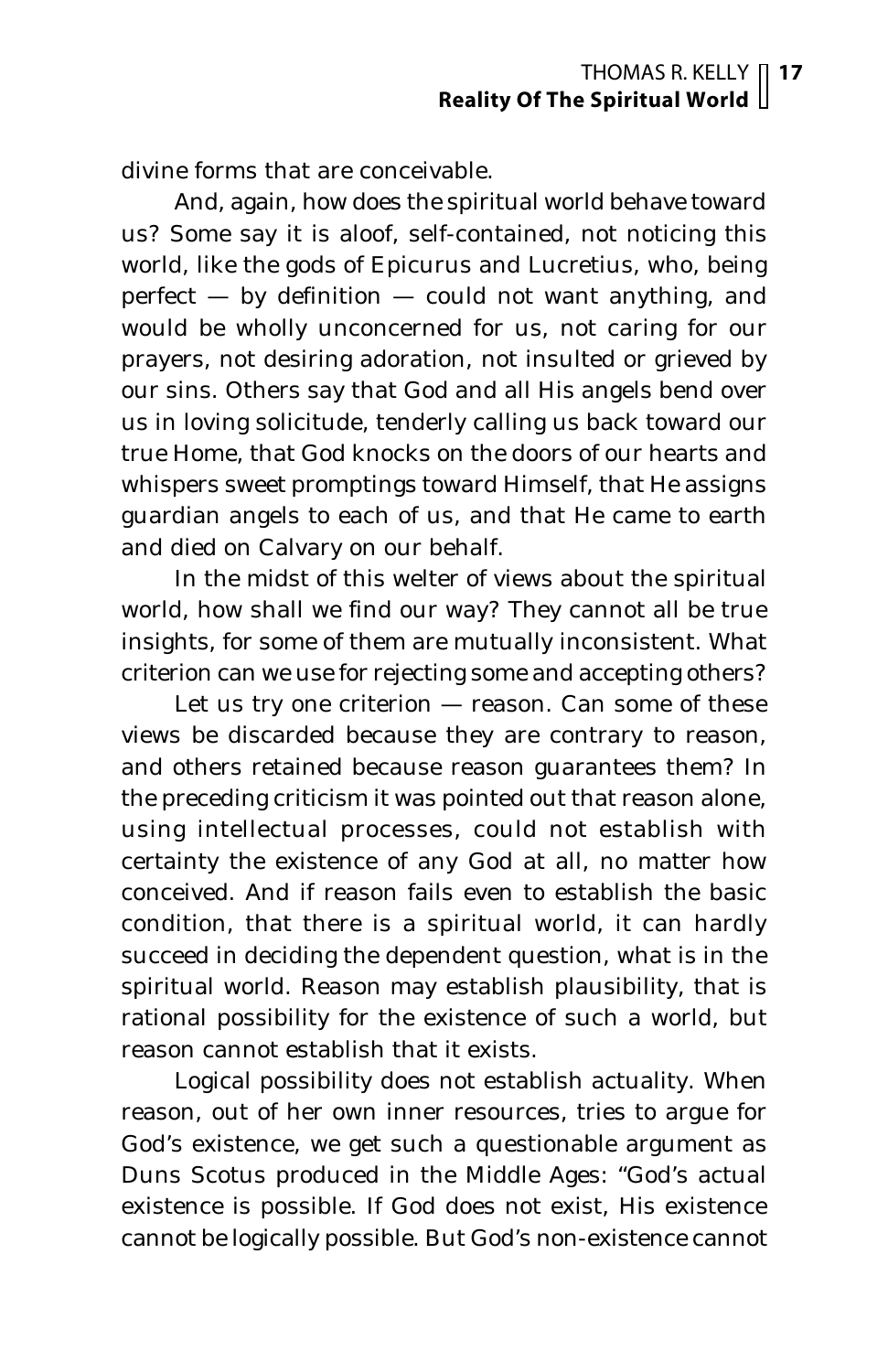be both possible and impossible at the same time. Therefore God exists!" I need not analyze this argument to show its falsity.

Several criteria for selecting among such conflicting views may be tried: (a) reason, (b) the judgment of those spiritually discerning souls whom we respect most, (c) the position taken by those writers of the Bible whom we appreciate most (essentially the same as the preceding test), (d) our own inner experience with God, whereby some of these views become vivid and precious for us, while others leave us cold.

No one of these tests is completely adequate or sure; each needs to be supplemented by the others. But of them all, we are members of a current which puts the greatest emphasis upon the last test, the vividness and vitality which some of these views develop in ourselves by an inner experience. This was George Fox's final discovery. He tried all outward helps — preachers, reputedly great religious men — until at last, when all outward helps had failed, he turned within and found an inward teacher, the inner, living Spirit of Christ, who led him into Truth. This inward Teacher of Truth is the Inner Light, the Seed of God, through whose germination within we are led into Truth.

Thus, if I experience the love of God, feeling it bathing me, brooding over me, opening up to me deep responses, and sending me out into the world of men with a new and vital love for God and man, then I can say that I know experientially that God is a loving being.

If, on the other hand, I have no experience of the Holy Trinity, if I have no direct opening whereby I know how God the Father begets the Son, and how the Holy Ghost proceeds from the Father and the Son, I let the whole Trinitarian view alone, as something not grounded in my experience.

But this test, because of its very privacy and uniqueness, would allow each individual's insights to be final, if taken alone. A religious anarchy of private opinion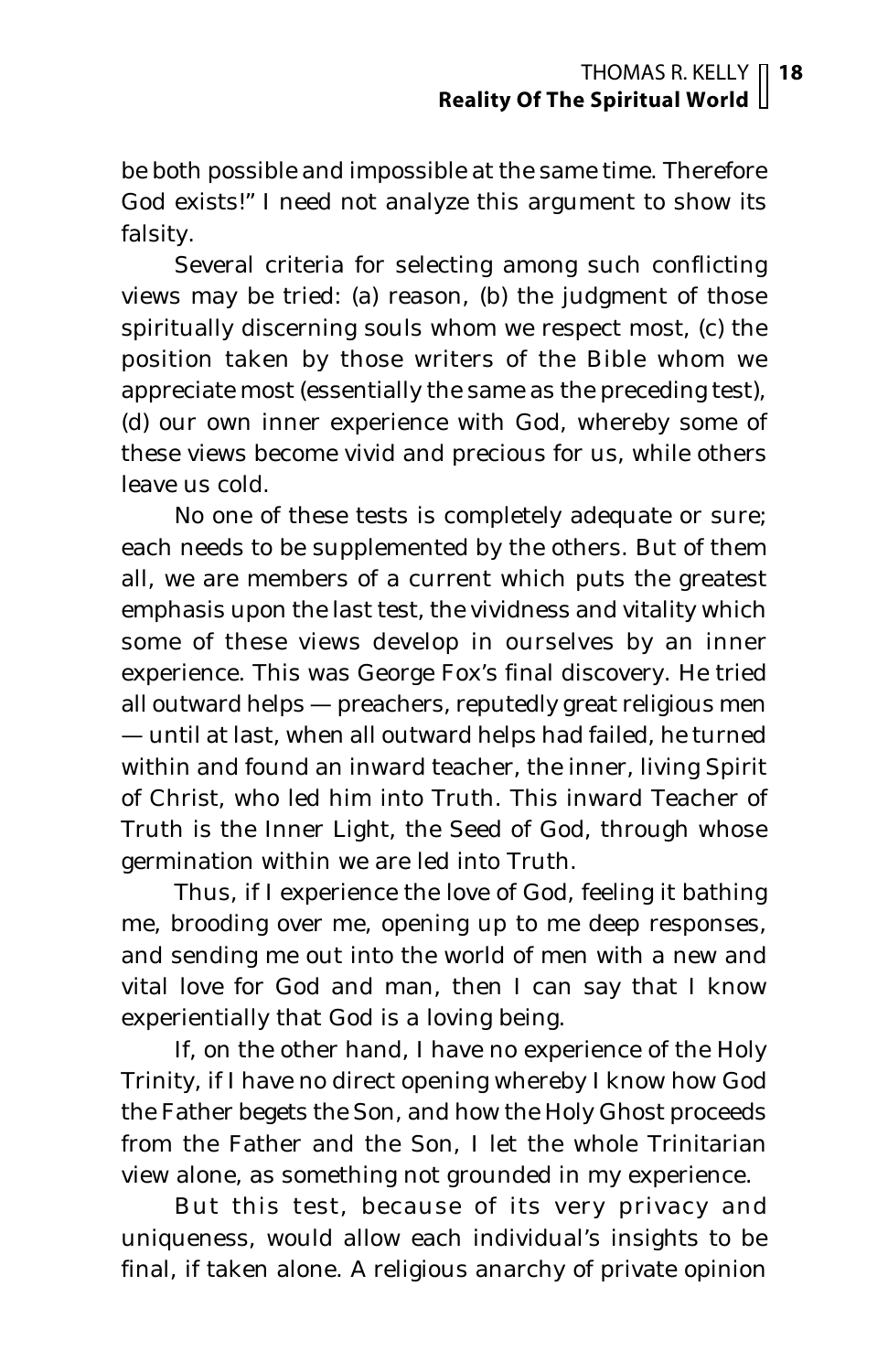would result, each man being the final measurer of truth. This would be the religious analogue of the Sophists of ancient Greece, and the same sophistry is widely current today, for we find plenty of people who say, "What is true and right for me is true and right for me, and what is true and right for you is true and right for you." The public, universal character of truth would disappear. All religious groups, like the Quakers, which put the final authority not on an outer standard, like the Bible or the Church decisions, but on an inner authority, the guidance of the Inner Teacher, must face this difficulty.

But, you may reply, if God, or the heavenly order, is the originator of my inner persuasions, if all men are taught, within themselves, by the same light and source and teacher, all men ought to agree. Maybe the wide variation in sincere inner convictions indicates that there is no objective content to religion, only subjective wishes, various in various men.

I would answer in this way: All knowing arises in a relation between two things, the object out there, and the knowing subject, the knowing person here. Our knowledge of the object is conditioned, in part, by the actual nature of the object. But it is also conditioned, in part, by the expectations, the convictions, the already settled persuasions of the knower. Experience does not deliver to us a finished, unmodified account of the object. When a criminal is fleeing and in hiding, he hears a creaking board as the footstep of a pursuer. When three people testify as to what they saw in an automobile accident, the mechanic will report one thing, the housewife another, and the young man in the throes of his first love yet another. And all three are honest.

When a good Catholic like Joan of Arc has a mystical opening, she reports that St. Catherine is speaking to her. But when a Mahayana Buddhist reports a heavenly visitation, he says that Kwan Yin or Manjusri has visited him. The already accepted and dominant system of ideas in the background of the mind of the experiencer is an active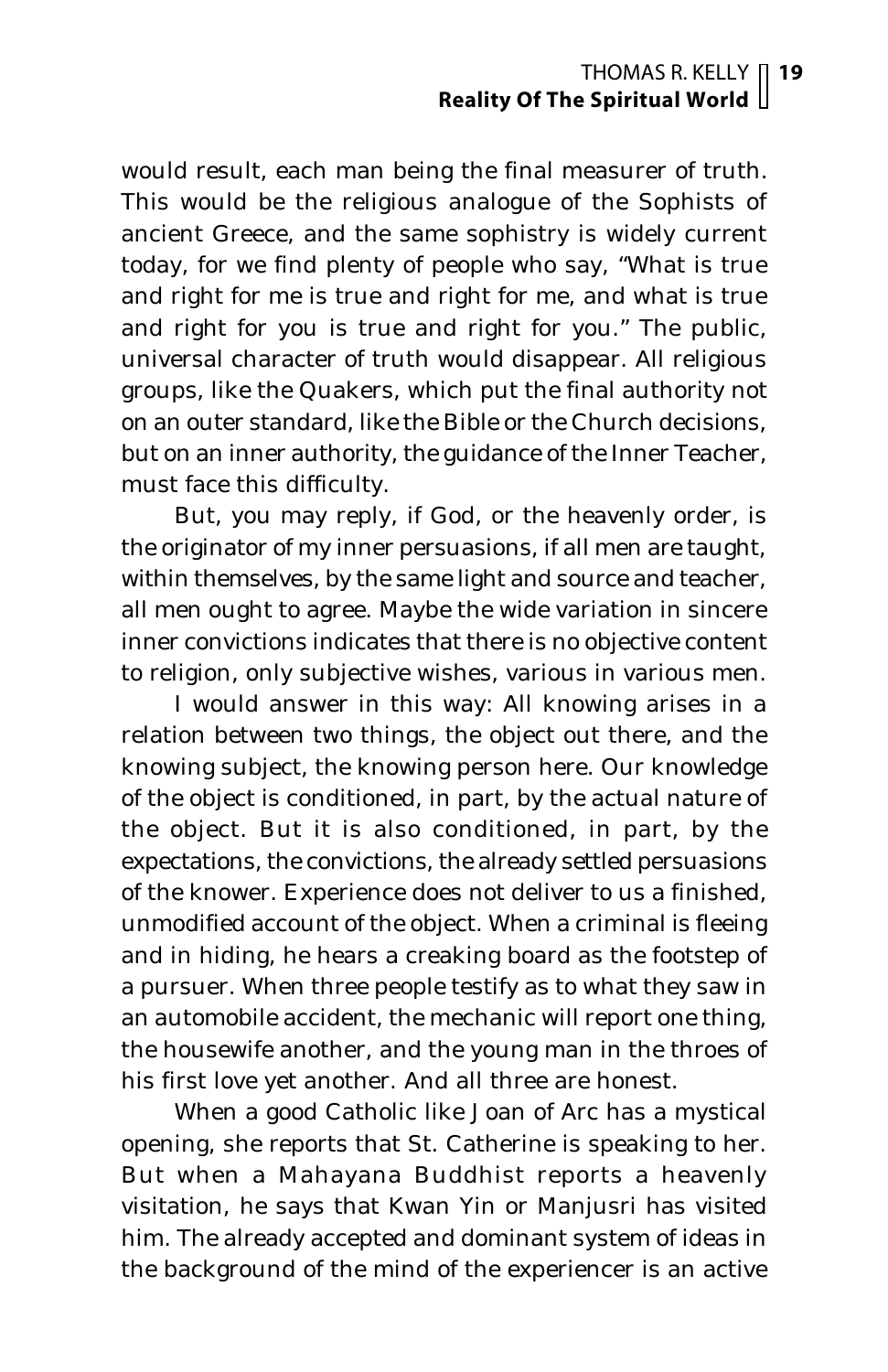#### THOMAS R. KELLY **20 Reality Of The Spiritual World**

modifier of the report. It is well-nigh impossible to get experience in the raw. Whatever it is in the raw, it is instantly caught up into a scheme of interpretation already pervading the mind of the experiencer. I have never heard of authentic accounts of a Buddhist who had not read a word of Catholic theology being visited by St. Catherine, or of a Catholic who had never read a word about Mahayana Buddhism being visited by Manjusri. The vast cultural background in which each of us is immersed sets a broad pattern of expectation, and furnishes the material for interpretation, into the texture of which whatever we might call raw experience is instantly and unconsciously woven. And the special circles of ideas in which we move do the same thing. A Quaker immersed in Quaker literature, Quaker silence, Quaker service, will reflect these things in his reports of his inner experience. On a humbler scale, anyone who reads medical books describing the symptoms of a variety of diseases is likely to find the symptoms of bubonic plague, gout, manic-depressive insanity, and tuberculosis in himself.

Rufus Jones points out that mystical experience, indeed religious experience in general, is peculiarly open to suggestion. In this he is reiterating the same fact. Suggestion that there is something to hear if one listens for echoes and messages and intuitions arising from another world will put us into a state of expectation and of listening which I believe is greatly needed, and which is facilitated by repose, silence, and the quieting of the senses. What one hears, in this inward listening, will be clothed in the system of ideas already current in the mind.

But, you may ask, does not inner experience bring surprises, as Joan of Arc was surprised that St. Catherine should visit her, a humble peasant girl of Domremy, and lay on her the burden of freeing France and crowning the French king? Yes, I reply, there are surprises of this sort, and a certain specific crystallizing of infinite possibilities around one solution that I do not fully understand.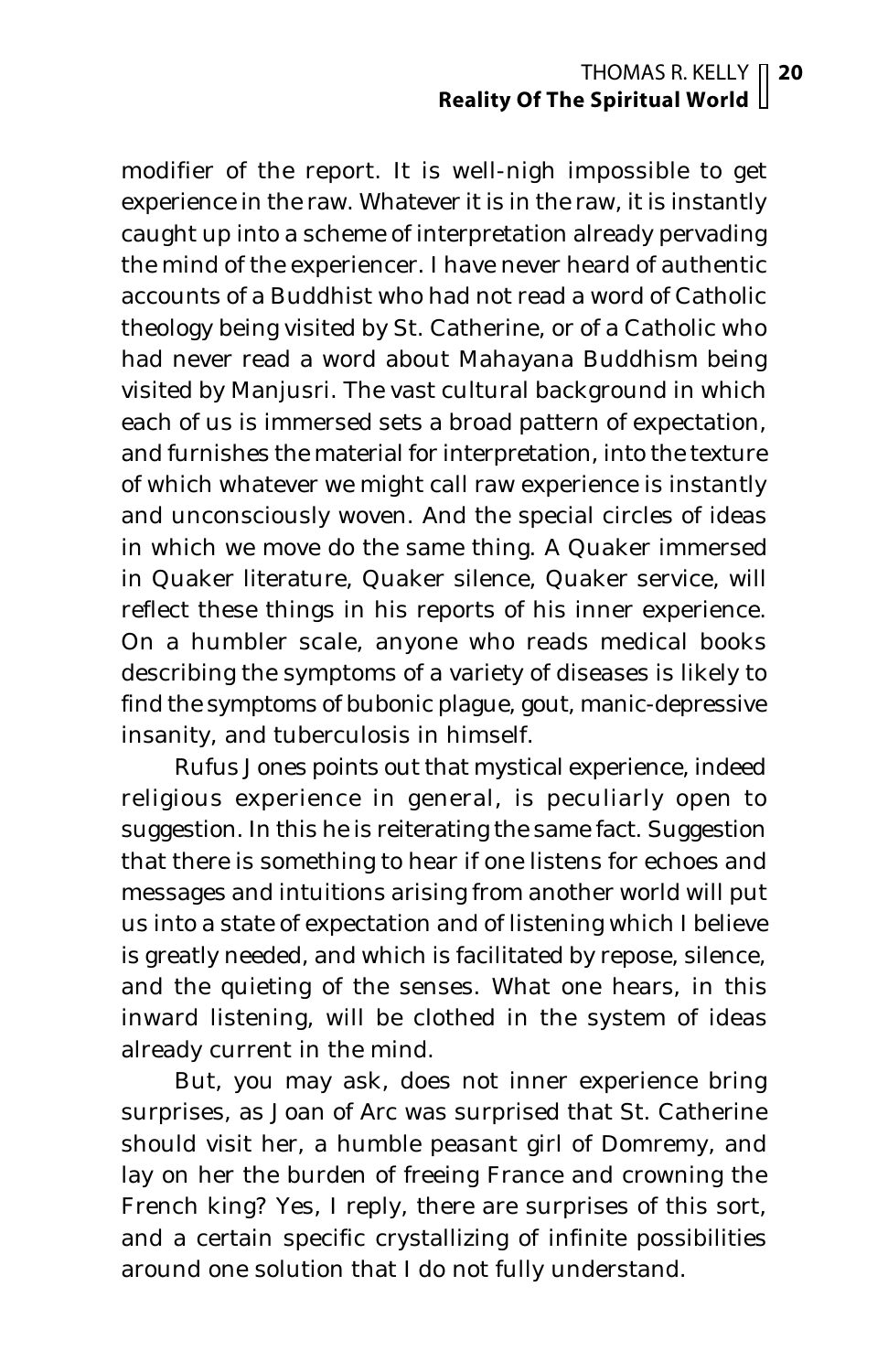# THOMAS R. KELLY **21 Reality Of The Spiritual World**

Take the case of Paul on the Damascus road, struck down by the vision. When he cries out, "Who are thou, Lord?" do you think that was a genuine inquiry? By no means. He evidently had been accumulating annoying misgivings about the Christians ever since he held the men's coats at the stoning of Stephen. These misgivings, these promptings had led him to feel that maybe the living God was in these Christfollowers whom he persecuted with such zealous cruelty. They had been thrust out of the focus of his conscious life, yet remained as a submerged system of possible interpretation. Finally, in pent-up pressure, comes this moment of disclosure of the ever-present, loving Deity, and the man knows who is visiting him. The question, "Who are thou, Lord?" is purely rhetorical.

It seems clear to me that some of the surprise elements in inner experience can be interpreted in terms of repressions which are released and do genuinely seem surprising to the individual who had supposed that his daily round of conscious life and beliefs was the whole of him.

But there is another kind of surprise. One may have said all one's life, *God is love*. But there is an experience of the love of God which, when it comes upon us, and enfolds us, and bathes us, and warms us, is so utterly new that we can hardly identify it with the old phrase, God is love. Can *this* be the love of God, this burning, tender, wooing, wounding pain of love that pierces the marrow of my bones and burns out old loves and ambitions? God experienced is a vast surprise. God's providence experienced is a vast surprise, God's guidance experienced is a vast, soul-shaking surprise. God's peace, God's power, — the old words flame with meaning, or are discarded as trite, and one gropes for new, more glorious ways of communicating the reality. Then the subjective moulds of expectation are broken down, discarded, made utterly inadequate, as the Object, God, invades the subject, man, and opens to him new and undreamed truths. For I believe there is an extension of our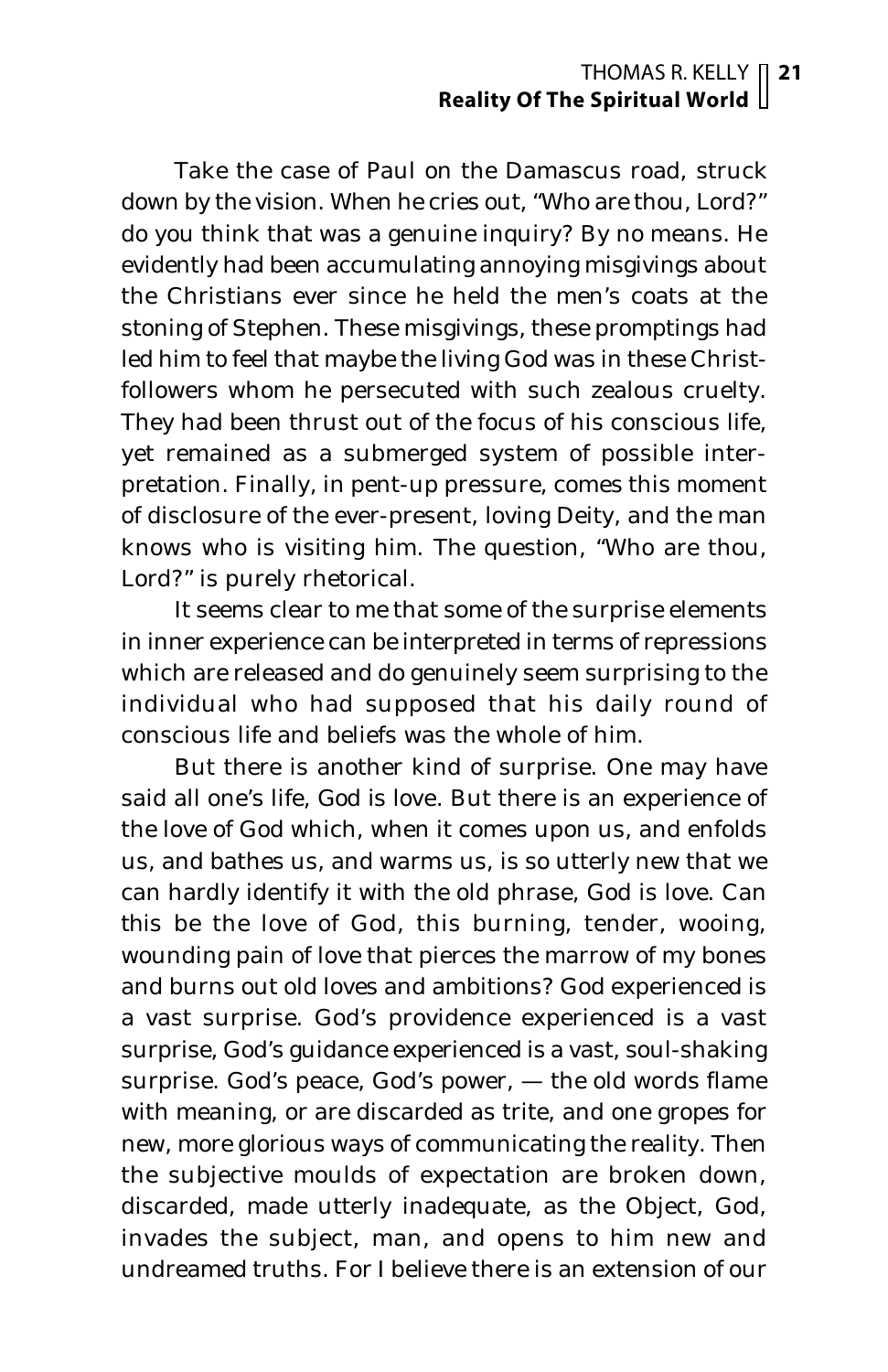# THOMAS R. KELLY **22 Reality Of The Spiritual World**

knowledge of God given in inner experience which goes far beyond the limits that the subjective factors of expectation and suggestibility can account for. The new wine must be put into new wineskins, lest all be lost. We become new creatures, new in intellectual moulds, new in behavior patterns, new in friendships and conversations and tastes, as the experience of God breaks down the old, inadequate, half-hearted life-moulds of religion and of conduct.

Then we find an answering test in the group, which fortifies our inner experience. We find that some other people, perhaps the saints of the meeting whom we had scorned a little, as overpious or overzealous, know the same thing that has come to us. We find that some quiet, unnoticed members know this. They hadn't attracted our attention before, for we had formerly had a pattern of importance in terms of people's executive ability, or shrewdness in business, or soundness and sanity in worldly judgments. But *now* we find that we have a new alignment of recognition of important souls, and a powerful drawing toward those who have tasted and handled the Word of Life. This is the Fellowship and Communion of the Saints, the Blessed Community.

We find a group answer in the Scriptures. For now we know, from within, some of the Gospel writers, and the prophets, and the singers of songs, or Psalms. For they are now seen to be singing our song, or we can sing their song, or the same song of the Eternal Love is sung through us all, and out into the world. In mad joy we reread the Scriptures, for they have become new. They are a social check upon our individual experience, not as a law book, but as a disclosure of kindred souls who have known a like visitation of God.

After this consideration of the checks we need in examining our inner intuitions and experiences, we come back to the question, who people the unseen world?

Let us first accept, without further discussion, God as the prime inhabitant.

I would not add a second god, the Devil, to the world of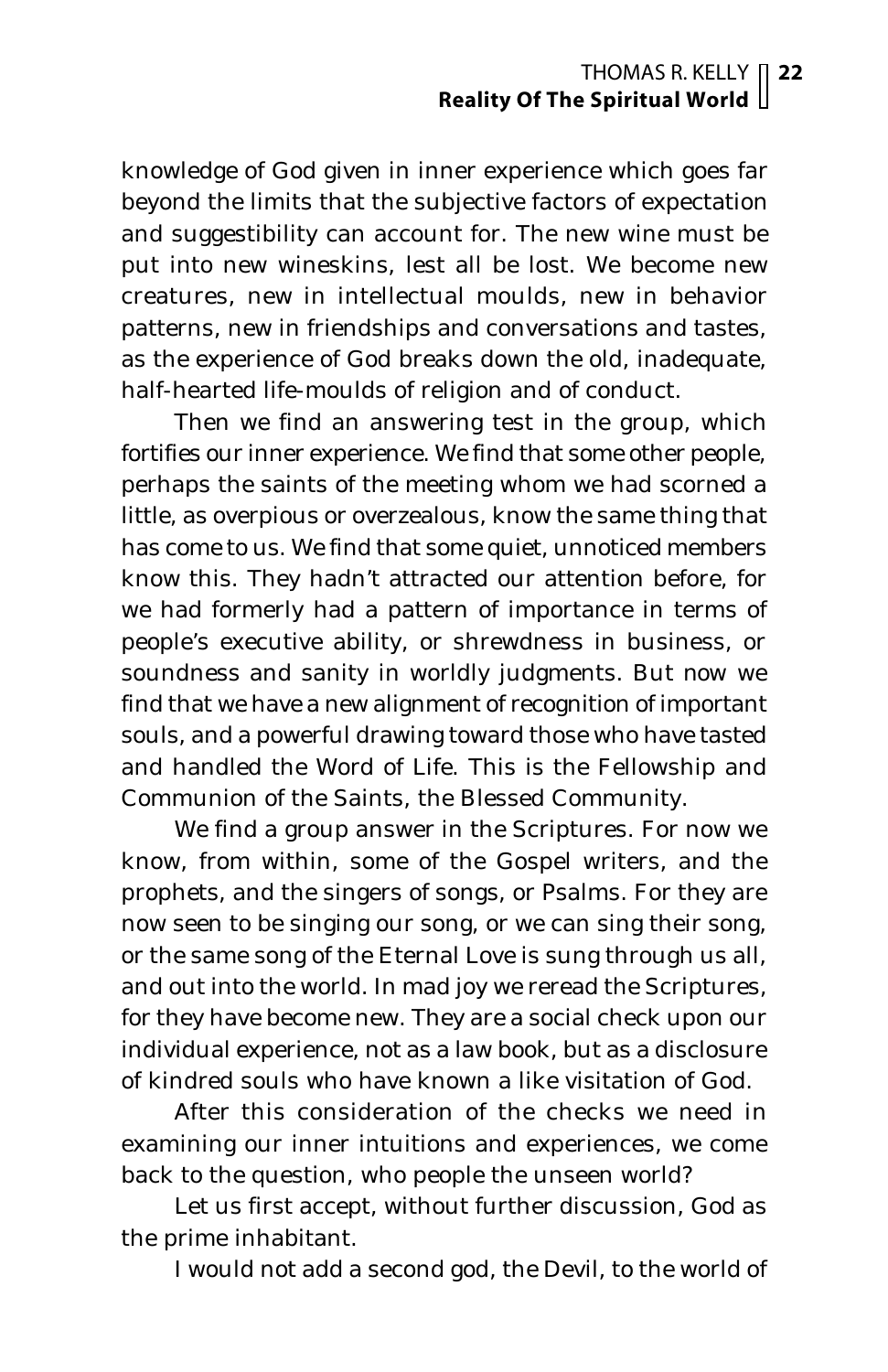#### THOMAS R. KELLY **23 Reality Of The Spiritual World**

spiritual reality. I have never experienced the Devil as a spiritual being, but that doesn't decide it. Others have; Martin Luther even threw an ink-bottle at him. But I still don't believe in the Devil as a second, black god. I have even seen his hoof-mark on a stone wall in Nuremberg, in Germany, but I still don't believe in the Devil. I read in the Bible about the Devil, yet I'm unconvinced. George Fox talks freely about the Devil, but I am not impressed. I believe the Devil was devised to account for the evil and maladjustment in our world. An early effort to explain our world led men to divide the world's double aspect of good and evil into two parts, and assign each to a separate ruler. That seemed to save God from responsibility for evil, a problem that is acute if you have only one God. But I cannot think that God and the Devil could work together in such close cooperation as would be required of them if they made the world jointly, God doing the good part, the Devil doing the bad part. On God's side, God would have had to be defective if He did it in this way. He was not very powerful if He could not stop the Devil from putting his fingers into the creation process. Or He was not very good, or He would not have made so many concessions to the Devil in the process. And, on the Devil's side, the Devil would lose his real badness, and his hostility to God, if he cooperated so nicely with the Good as would be required. He ceases to be a bad devil, and becomes a benevolent, docile, cooperative spirit, really good at heart, and not too bad to have around the house. Anyway, the history of the devil idea as it appears in the Bible and in the medieval Church is fairly clear. It came from Persia, from the Zoroastrian faith, and seeped across into Asia Minor, and crept into Christian tradition as an alien element from the outside, not an indigenous development.

I would not add to the unseen world an array of angels, a multitude of the heavenly host, praising God and saying, "Glory to God in the highest, and on earth peace to men who are of good will." I know that the Bible reports such a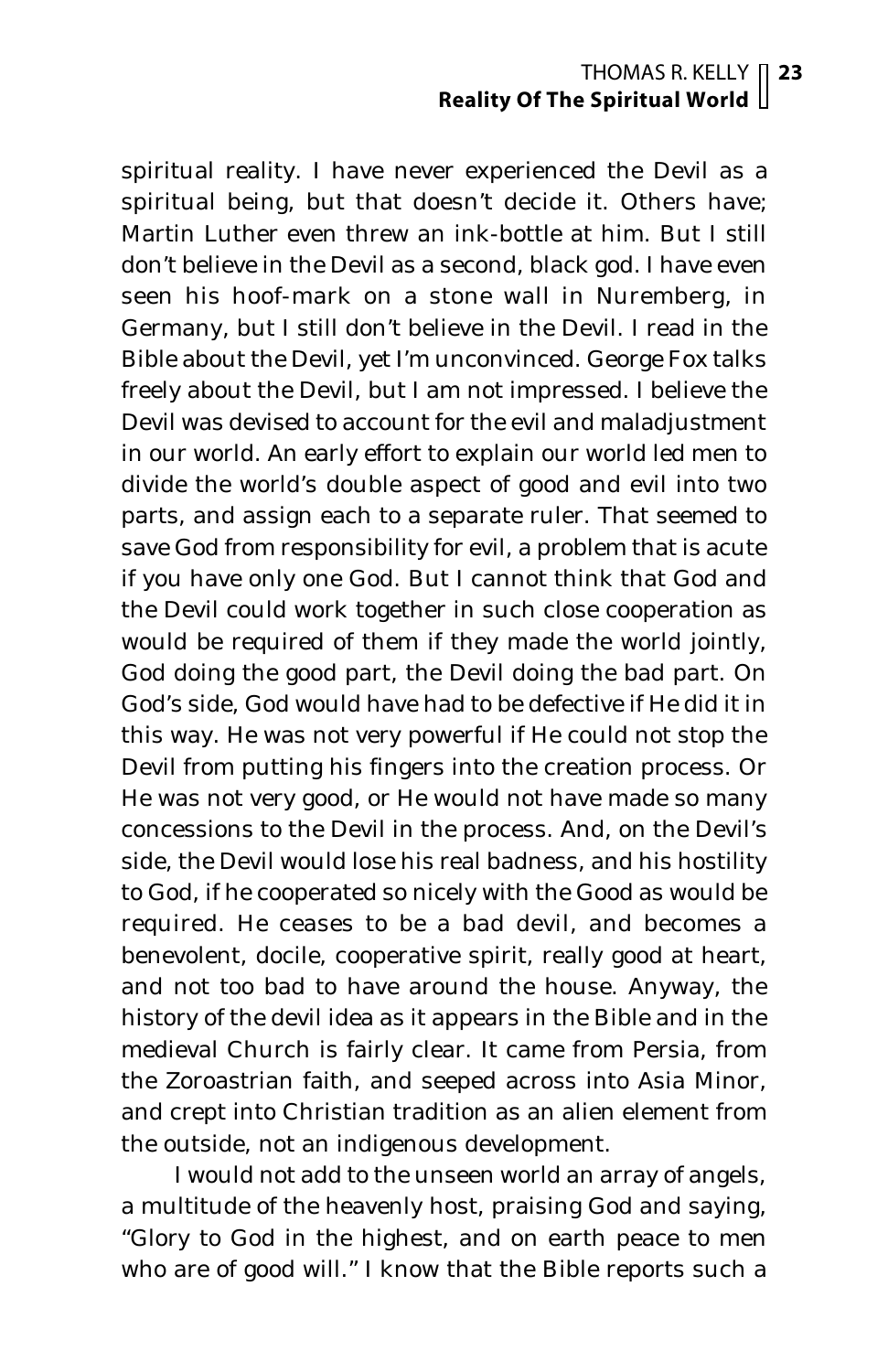# THOMAS R. KELLY **24 Reality Of The Spiritual World**

population in heaven, with occasional visits to earth on some celestial commission. But the Bible reports that demons went out of the Gadarene demoniac and entered into a drove of pigs and made them run into the lake and cause extensive property damage to the owner. Antiquated medical views of Palestine regarding the nature of insanity need not be binding upon us, any more than Egyptian modes of dream interpretation, reported in Genesis or Daniel, are binding upon us. And I find no greater necessity to accept a multitude of good spirits than of bad demons.

I know, too, that many people report *experiencing* the angels, in inner intuition and in visions. But I have always felt sure that God Himself could deal directly with my soul, without sending any intermediaries. In fact, one of my joys as a Quaker is in the removal of all the earthly apparatus of mediation between me and God, and I should find small comfort in discovering that, on the other side of this world, the whole array of intermediaries is duplicated. No matter how benevolent such beings might be, I long for God, not for them. To my mind, angels represent the vestigial remains of polytheism, and a multitude of gods, softened by the idea of a monarchy. The time was when all the multitude of functions of God was accounted for by setting up a separate deity for each function. By and by, as the world grew older and more ripe, the unity of God's nature brought all these separate strands, formerly thought to be separate beings, into the coverage of the one Being, God. The system of angels represents an intermediate stage in this growth from true polytheism to complete monotheism. The actual luxuriant growth of angels in the medieval Church has a definite historical route of entry. They, too, came originally from Persia, from Zoroastrian dualism of God and Devil, with a lot of intermediate, competing spirits organized into two armies and competing on earth for the souls of men. A neo-Platonic writer of the Fifth Century A. D. came under this influence, wrote a book called *The Celestial Hierarchies*,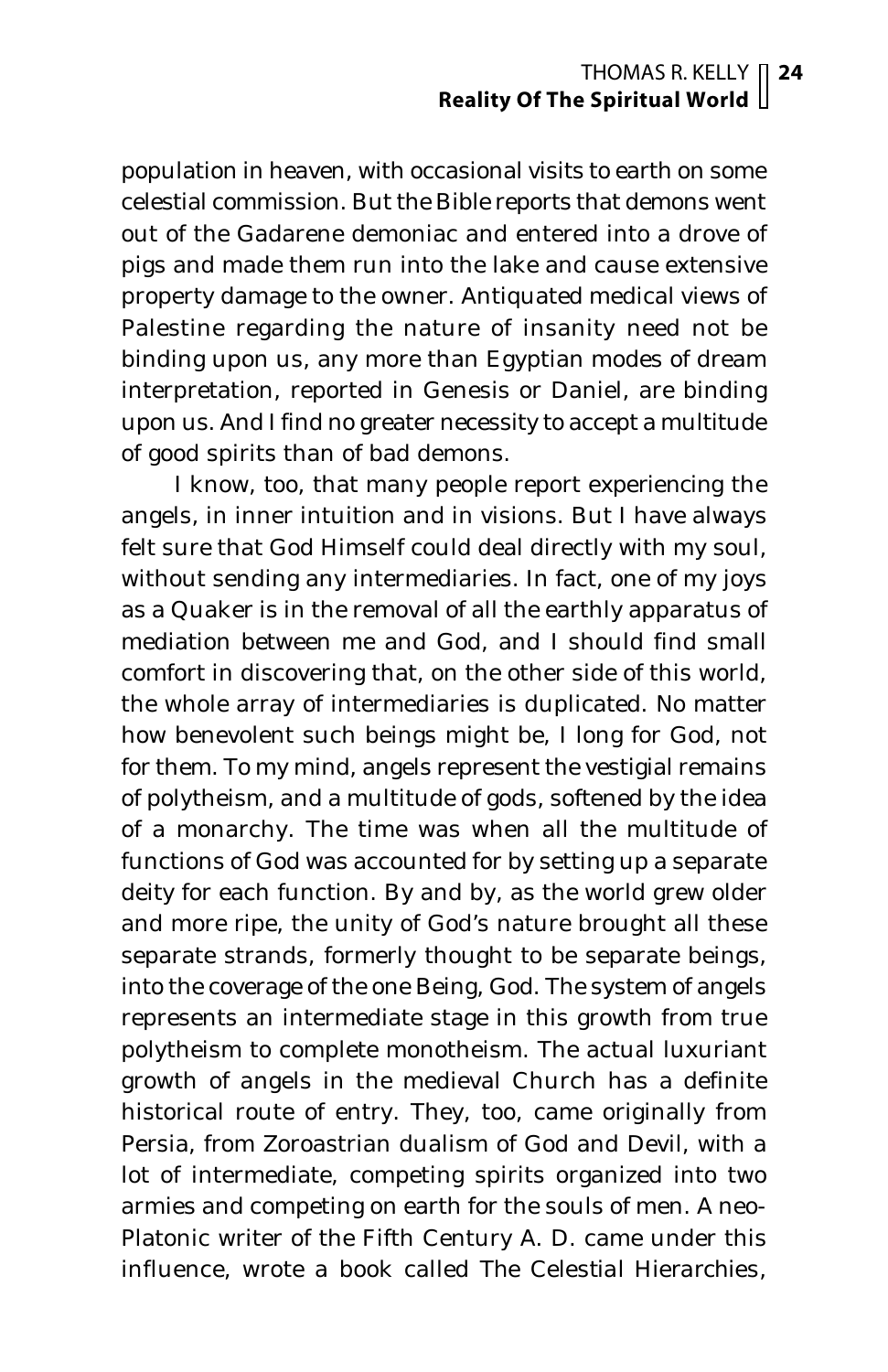which was translated into Latin about 850 by an Irish monk named John Scotus Erigena, and the whole Pandora's box of angels got root in an age that was intellectually and religiously credulous.

I have spoken of angels as vestigial remains of polytheism, when the process of movement toward monotheism was arrested at a monarchical stage. But whenever men come into a stage of belief that God is exceedingly lofty, high, transcendent, utterly removed from this low and degraded world, then they insert an array of intermediaries to bridge the gap. This was peculiarly the case in the centuries beginning with the days of Jesus. God's transcendence was emphasized, His immanence minimized. The Gnostic menace to the Early Church involved the insertion between God and man of some thirty stages or aeons, in descending degrees of glory, from God toward man. They put in the God of the Old Testament as one of these intermediaries, and Jesus as another, down near the bottom of the scale. I do not mean that everyone now who believes in angels emphasizes the transcendence of God at the expense of His immanence. But the creative epochs of angelology came in days of belief in excessive transcendence. And the whole layout of subangels and super angels doing the heavenly bidding is present in our literature, furnishing a pattern of suggestion for sincere mystics. Suggestion and expectation, along with the element of surprise which I have already discussed, seem to me adequate to account for the sincere, but as I see it not reliable, reports of angel visitation.

As to the departed spirits of men, now inhabiting the unseen world, there are two problems, first the problem of their existence, and, second, of their efforts to take part in this earthly life which they have left behind.

The bare existence of life after death is a giant problem, needing a whole series of lectures. I shall only say that on strict, rational grounds, such as we used above, there is no inescapable, waterproof demonstration that there is a life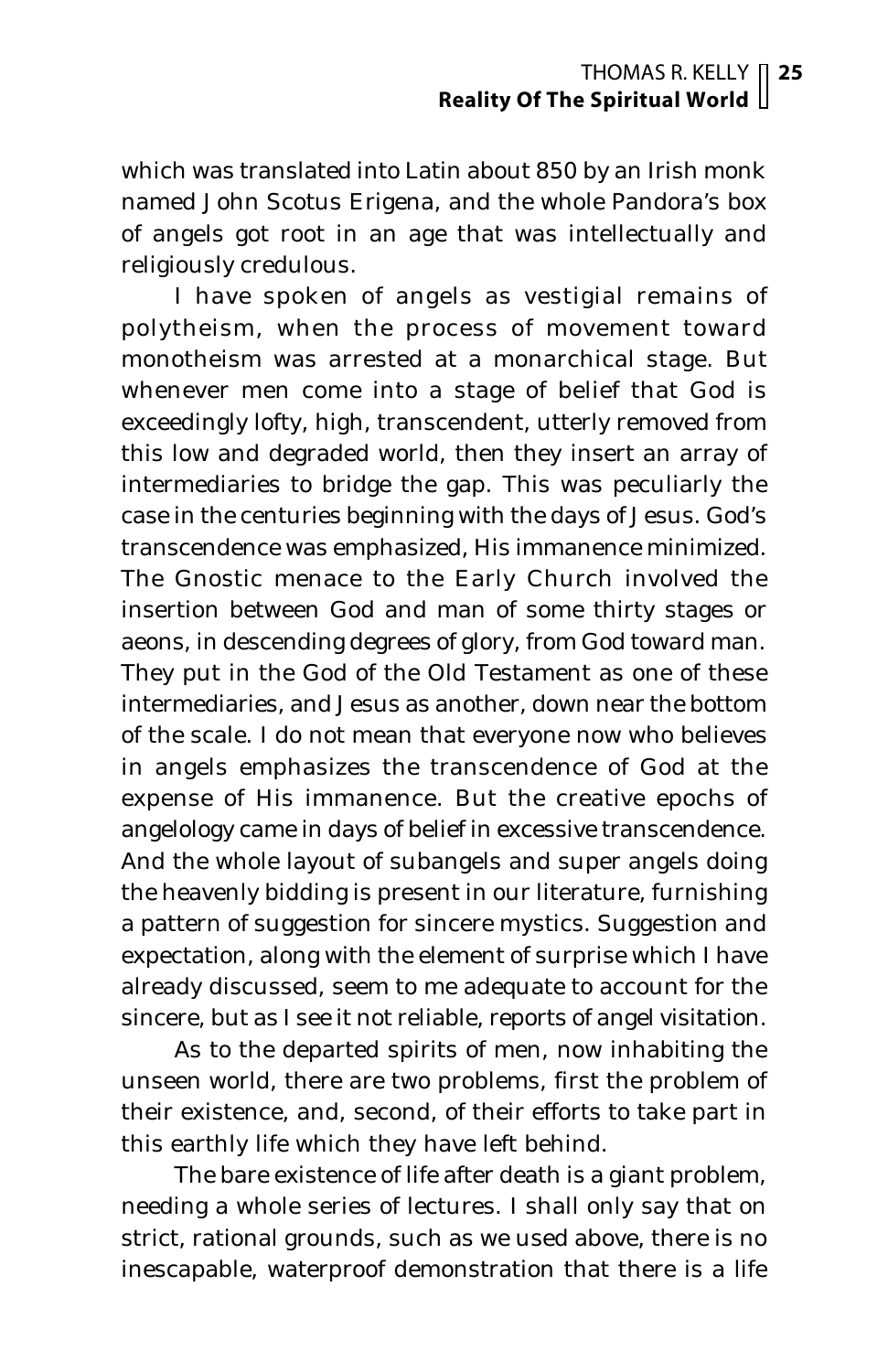after death, any more than there is a strict, watertight demonstration that God exists. It seems to me plausible to believe there is a life after death. For, as William James puts it, when I reach the time for dying, I am just beginning to learn how to live. And as Robert Browning says in "Abt Vogler":

- All we have willed or hoped or dreamed of good shall exist;
	- Not its semblance, but itself; no beauty, nor good, nor power
- Whose voice has gone forth, but each survives for the melodist

When eternity affirms the conception of an hour.

- The high that proved too high, the heroic for earth too hard,
	- The passion that left the ground to lose itself in the sky,
- Are music sent up to God by the lover and the bard;
	- Enough that he heard it once: we shall hear it by and by.

There would be a moral absurdity in a universe that built up with such care beings who, through toil and tribulation and victory, achieved a degree of value and of promise, only to strike them on the head at the end of three score years and ten.

The second question, of the activity of such departed spirits and of efforts on their part to get through to us with messages, I can touch only by a personal statement of attitude. I suppose the logic of the situation makes people think it plausible. If a dear one, very much concerned with you, dies, and if he retains his personal traits after death, he would still be concerned with you, and would try to continue the life-sharing with you that he knew on earth. This provides a logical ground for expecting the dead to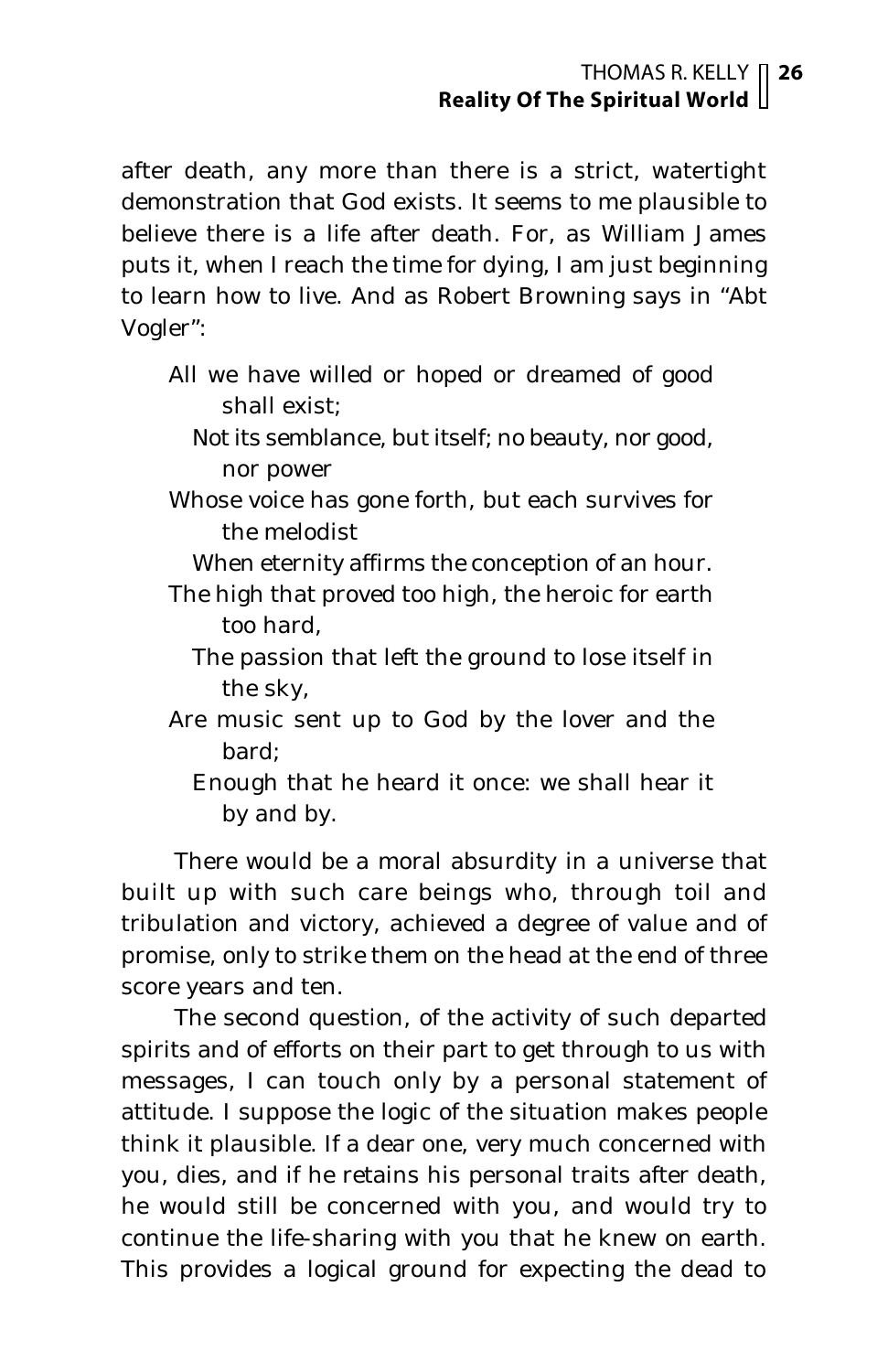communicate with us. The other consideration which spiritualism offers is the report that some people actually experience visits and get messages from the dead. My own attitude is that of rejecting, lock, stock, and barrel, the whole array of experiences of séances and mediumship as evidences of the existence and activity of the dead breaking in on the world of the living. I believe that there are amazing psychological phenomena, not yet brought under the order of any known laws, which may some time be more systematically ordered and controlled, as science. But I should expect, at best, only additions to psychology to come from it, not to theology, and certainly not to religion.

But I must confess to a passionate devotion to God, as the spiritual reality *par excellence.* If He be real, and if He be concerned for me, I ask no more. I believe He cares, and that He continues our lives after death, in a fellowship of which we have a foretaste here. And I believe that the Eternal Christ, who is this same God, viewed as active and creative, is ever in the world, seeking, knocking, persuading, counseling men to return to their rightful Home.

## **Prayer**

We have been trying to say that the springs and sources of dynamic, creative living lie not in environmental drives and thrusts outside us but deep within us. *Within us* is a meeting place with God, who strengthens and invigorates our whole personality, and makes us new creatures, with new values and estimates of the world about us, seen through the eyes of direct and spontaneous love. A leveling of earthly eminences and of earthly obscurities takes place. The tempests and inner strains of self-seeking, self-oriented living grow still. We learn to be worked through; serenity takes the place of anxiety; fretful cares are replaced by a deep and certain assurance. Something of the cosmic patience of God Himself becomes ours, and we walk in quiet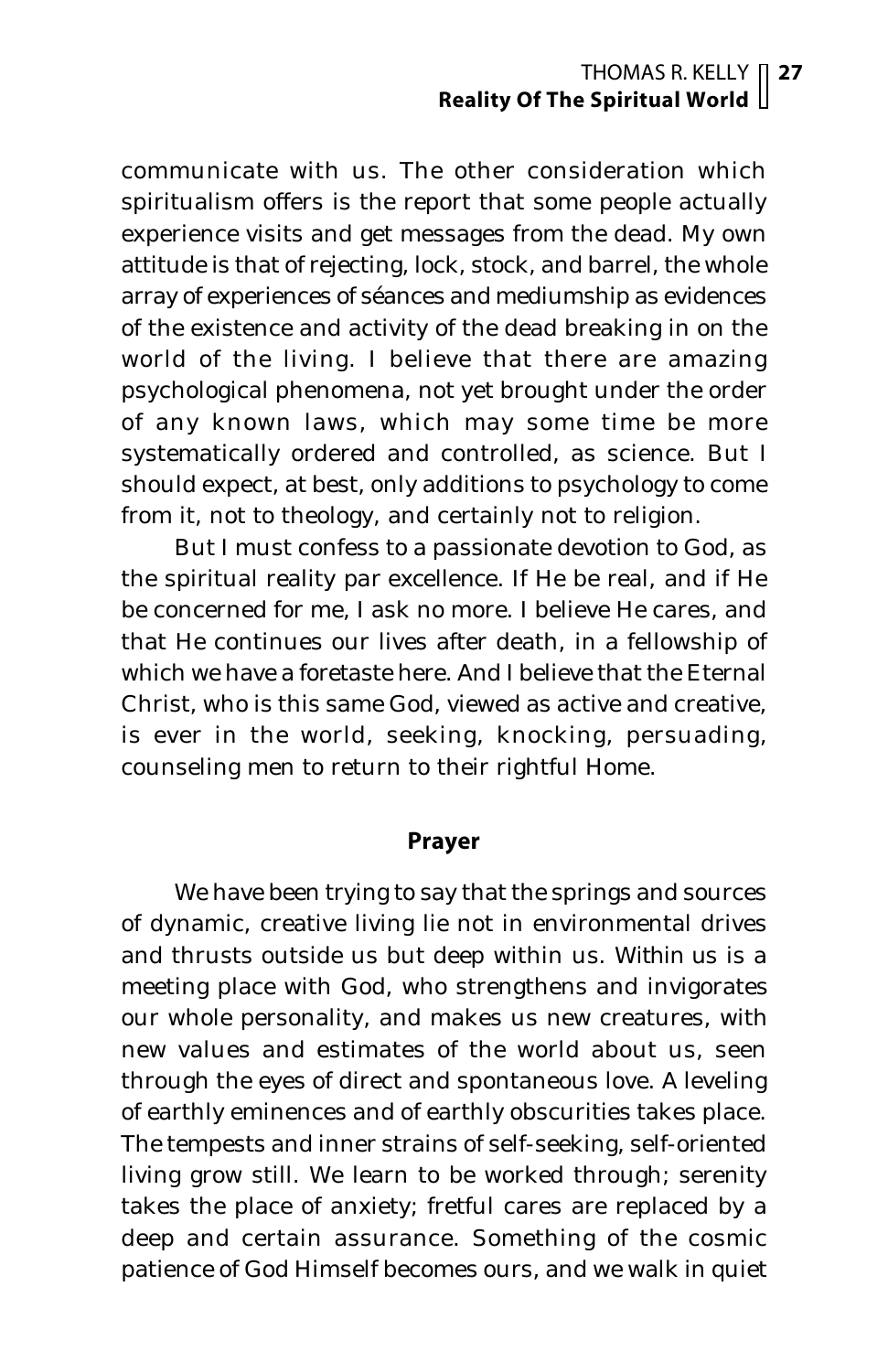assurance and boldness; for He is with us, His rod and His staff they comfort us.

How then does one enter upon the internal life of prayer? Dynamic living is not imparted to us by one heavy visitation of God, but comes from continuous inner mental habits pursued through years. Inside of us there ought to go on a steady, daily, hourly process of relating ourselves to the Divine Goodness, of opening our lives to His warmth and love, of steadfast surrender to Him, and of sweet whisperings with Him such as we can tell no one about at all. Some of you who read this may be well advanced in this inner practice and able to go far beyond my simple and imperfect experience. Some of you may have seen it from afar; some of you may have lapsed from it after a short time, accepting the secular habits of mind of our secular age, which sees only time, but not time bathed in Eternity and regenerated by Eternity.

I do not have in mind those more formal times of private devotion when we turn our backs upon the family and shut the door of our room and read some devotional book and pause in meditation and in quiet prayer. Those times are important, and need to be cultivated. But the internal prayer life is something still more basic. It is carried on after one has left the quiet room, has opened the door and gone back into the noisy hubbub of the family group. It is carried on as one dashes for a trolley, as one lunches in a cafeteria, as one puts the children to bed. There is a way of living in prayer at the same time that one is busy with the outward affairs of daily living.

This practice of continuous prayer in the presence of God involves developing the habit of carrying on the mental life at two levels. At one level we are immersed in this world of time, of daily affairs. At the same time, but at a deeper level of our minds, we are in active relation with the Eternal Life. I do not think this is a psychological impossibility, or an abnormal thing. One sees a mild analogy in the very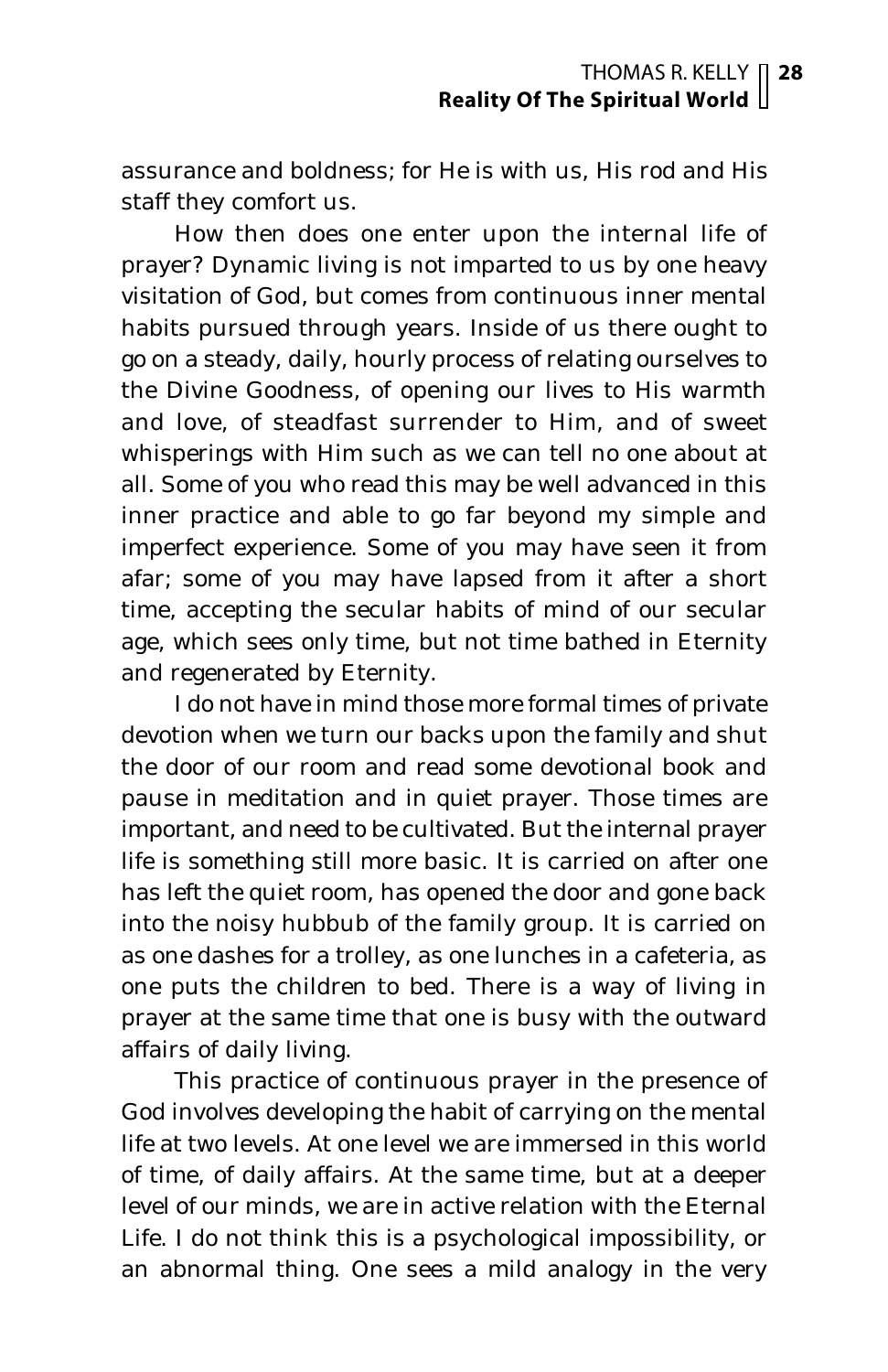# THOMAS R. KELLY **29 Reality Of The Spiritual World**

human experience of being in love. The newly accepted lover has an internal life of joy, of bounding heart, of outgoing aspiration toward his beloved. Yet he goes to work, earns his living, eats his meals, pays his bills. But all the time, deep within, there is a level of awareness of an object very dear to him. This awareness is private; he shows it to no one; yet it spills across and changes his outer life, colors his behavior, and gives new zest and glory to the daily round. Oh yes, we know what a mooning calf he may be at first, what a lovable fool about outward affairs. But when the lover gets things in focus again, and husband and wife settle down to the long pull of the years, the deep love-relation underlies all the raveling frictions of home life, and recreates them in the light of the deeper currents of love. The two levels are there, the surface and the deeper, in fruitful interplay, with the creative values coming from the deeper into the daily affairs of life.

So it is sometimes when one becomes a lover of God. One's first experience of the Heavenly Splendour plows through one's whole being, makes one dance and sing inwardly, enthralls one in unspeakable love. Then the world, at first, is all out of focus; we scorn it, we are abstracted, we are drunken with Eternity. We have not yet learned how to live in both worlds at once, how to integrate our life in time fruitfully with Eternity. Yet we are beings whose home is both here and Yonder, and we must learn the secret of being at home in both, all the time, A new level of our being has been opened to us, and lo, it is Immanuel, God with us. The experience of the Presence of God is not something plastered on to our nature; it is the fulfillment of ourselves. The last deeps of humanity go down into the life of God. The stabilizing of our lives, so that we live in God and in time, in fruitful interplay, is the task of maturing religious life.

How do you begin this double mental life, this life at two levels? You begin *now,* wherever you are. Listen to these words outwardly. But, within, deep within you, continue in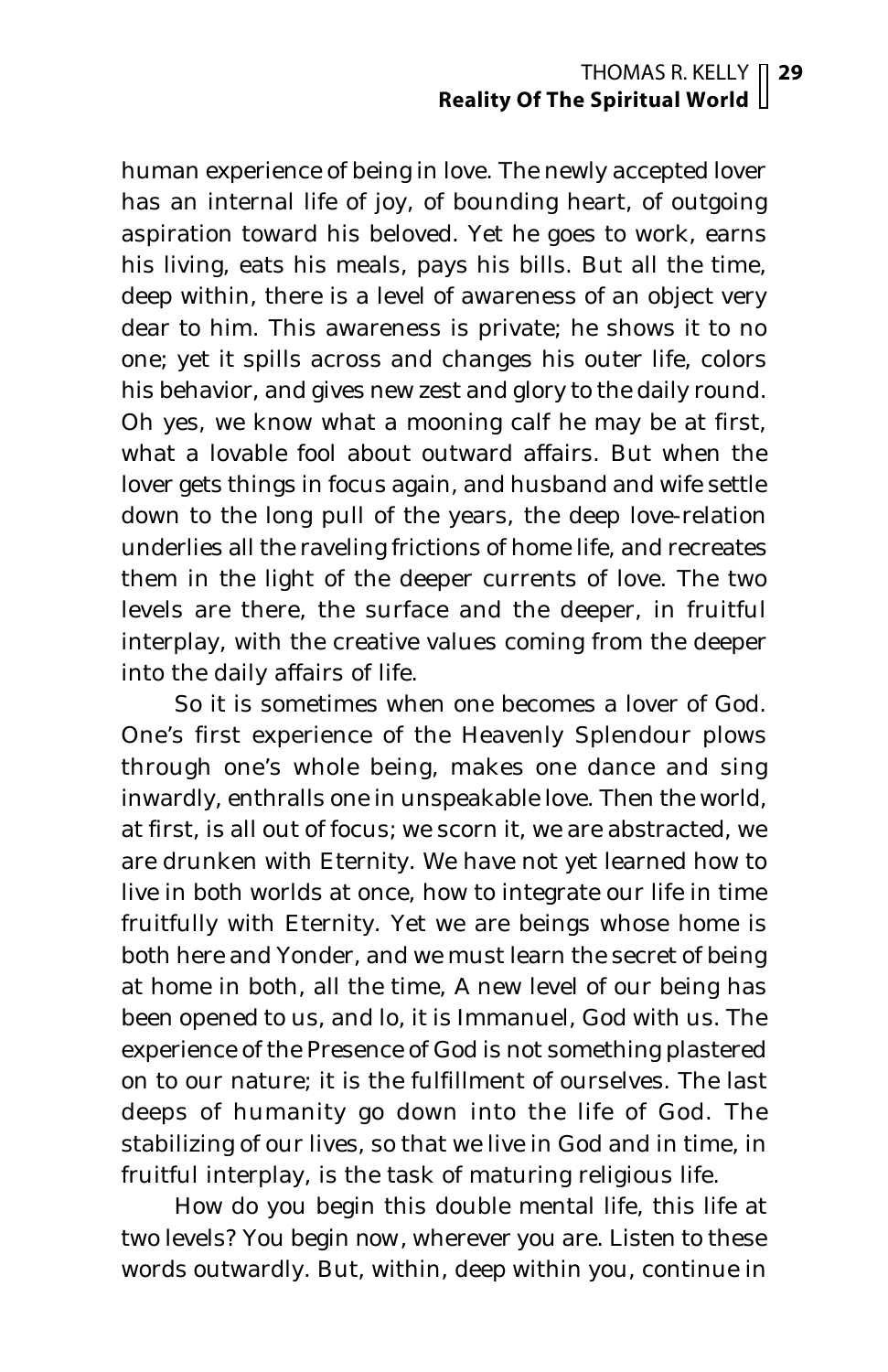#### THOMAS R. KELLY **30 Reality Of The Spiritual World**

steady prayer, offering yourself and all that you are to Him in simple, joyful, serene, unstrained dedication. Practice it steadily. Make it your conscious intention. Keep it up for days and weeks and years. You will be swept away by rapt attention to the exciting things going on around you. Then catch yourself and bring yourself back. You will forget God for whole hours. But do not waste any time in bitter regrets or self-recriminations. Just begin again. The first weeks and months of such practice are pretty patchy, badly botched. But say inwardly to yourself and to God, "This is the kind of bungling person I am when I am not wholly Thine. But take this imperfect devotion of these months and transmute it with Thy love." Then begin again. And gradually, in months or in three or four years, the habit of heavenly orientation becomes easier, more established. The times of your wandering become shorter, less frequent. The stability of your deeper level becomes greater, God becomes a more steady background of all your reactions in the time-world. Down in this center you have a Holy Place, a Shekinah, where you and God hold sweet converse. Your outer behavior will be revised and your personal angularities will be melted down, and you will approach the outer world of men with something more like an out-going divine love, directed toward them. You begin to love men, because you live in love toward God. Or the divine love flows out toward men through you and you become His pliant instrument of loving concern.

This life is not an introverted life. It is just the opposite of the timid, inturned, self-inspecting life. It is an extravert life. You become turned downward or upward toward God, away from yourself, in joyful self-surrender. You become turned outward toward men, in joyful love of them, with new eyes which only love can give; new eyes for suffering, new eyes for hope. Self-consciousness tends to slip away; timidities tend to disappear. You become released from false modesties, for in some degree you have become unimportant, for you have become filled with God. It is amazing how deep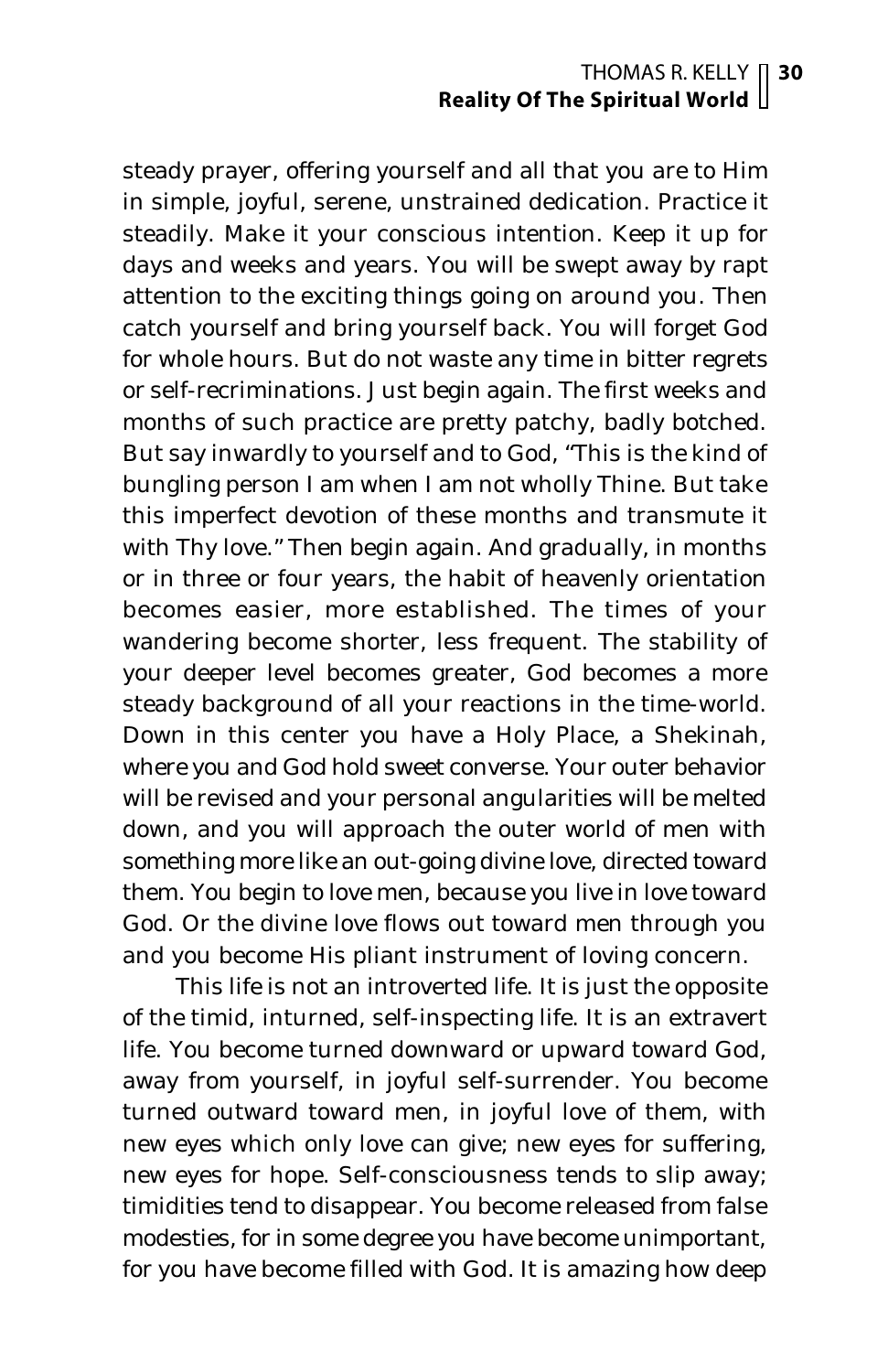humility becomes balanced with boldness, and you become a released, poised, fully normal self. I like the Flemish mystic's name for it, "the established man."

But let us examine more closely this life of inner prayer.

First, there is what I can only call *the prayer of oblation*, the prayer of pouring yourself out before God. You pray inwardly, "Take all of me, take all of me." Back behind the scenes of daily occupation you offer yourself steadily to God, you pour out all your life and will and love before Him, and try to keep nothing back. Pour out your triumphs before Him. But pour out also the rags and tatters of your mistakes before Him. If you make a slip and get angry, pour out that bit of anger before Him and say, "That too is Thine." If an evil thought flashes through your mind, pour that out before Him and say, "I know that looks pretty shabby, when it is brought into the sanctuary of Thy holiness. But that's what I am, except Thou aidest me."

When you meet a friend, outwardly you chat with him about trivial things. But inwardly offer him to God. Say within yourself, "Here is my friend. Break in upon him. Melt him down. Help him to shake off the scales from his eyes and see Thee. Take him."

Shall I go on and say how far I would carry the prayer of oblation? Some cases may sound strange and silly. Do you stumble on a cinder? Offer it to God, as a part of the world that belongs to Him. Do you pass a tree? That too is His; give it to Him as His own. Do you read the newspaper and see the vast panorama of humanity struggling in blindness, in selfish, deficient living? Offer humanity, in all its shabbiness and in all its grandeur, and hold it up into the heart of Love within you.

At first you make these prayers in words, in little sentences, and say them over and over again. "Here is my life, here is my life." In the morning you say, "This is Thy day, this is Thy Day." In the evening you say of the day, "Receive it. Accept it. It is Thine." But in the course of the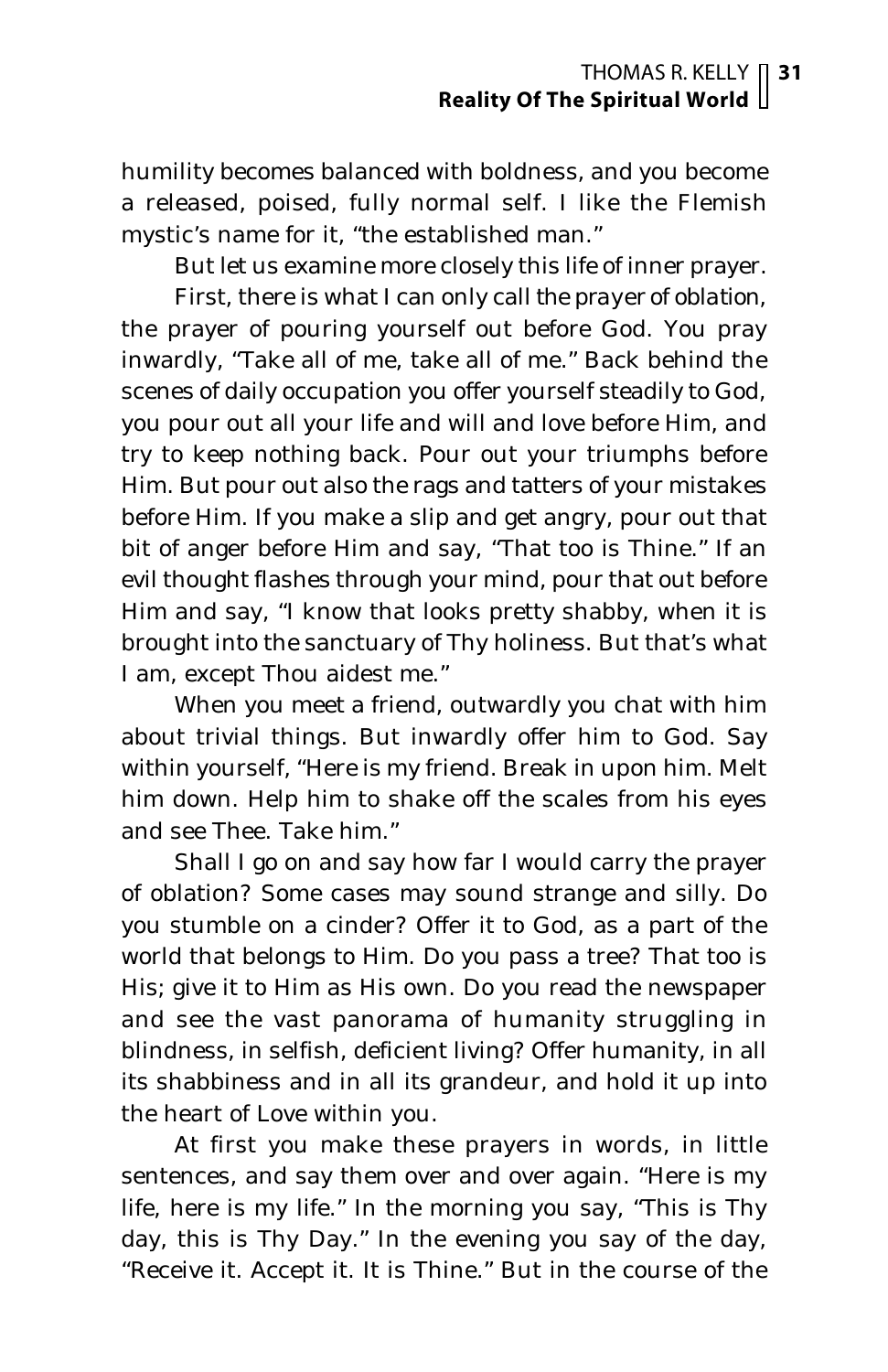months you find yourself passing beyond words, and merely living in attitudes of oblation to which the words used to give expression. A gesture of the soul toward God is a prayer; a more or less steady lifting of everything you touch, a lifting of it high before Him, to be transmuted in His love. If you grow careless in such unworded gestures and attitudes, you can always return to the practice of worded prayers of oblation, to fix your inner attention and retrain your habit of prayer. "Thou wilt keep him in perfect peace whose mind is stayed on Thee."

Then there is the prayer of inward *song.* Phrases run through the background of your mind. "Bless the Lord, O my soul, and all that is within me, bless His holy name." "My soul doth magnify the Lord, and my spirit hath rejoiced in God my Saviour." Inner exultation, inner glorification of the wonders of God fill the deeper level of mind. Sometimes this is a background of deep-running joy and peace; sometimes it is a dancing, singing torrent of happiness, which you must take measures to hide from the world lest men think you are like the apostles at Pentecost, filled with new wine. Pentecost ought to be here; it can be here, in this very place, in wartime. Christians who don't know an inner Pentecostal joy are living contradictions of Christianity. Outward sobriety is dictated by a fine sense of the fittingness of things. But inward fires should burn in the God-kindled soul, fires shining outward in a radiant and released personality. Inwardly, there are hours of joy in God, and the songs of the soul are ever rising. Sometimes the singer and the song seem to be merged together as a single offering to the God of Joy. Sometimes He who puts the new song into our mouths seems merged with the song and the singer, and it is not we alone who sing, but the Eternal Lover who sings through us and out into the world where songs have died on many lips.

In such moods I find the Book of Psalms wonderfully helpful. There we come into contact with souls who have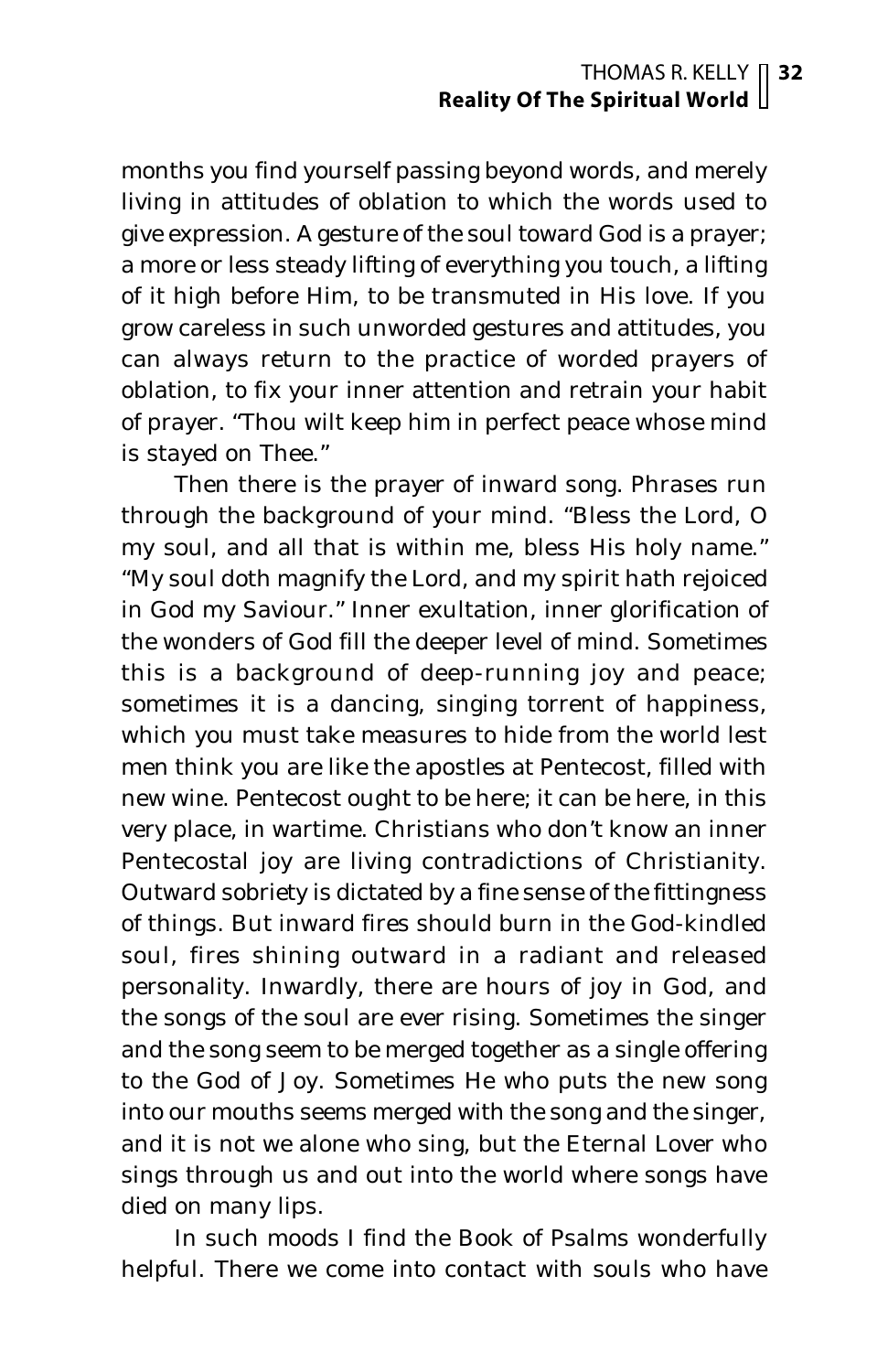risen above debate and argument and problem-discussion, and have become singers of the Song of Eternal Love. We read the Psalms hungrily. They say in words what we try to express, Our private joy in God becomes changed into a fellowship of singing souls. The writers of the Psalms teach us new songs of the heart. They give us great phrases that go rolling through our minds all the day long. They channel our prayer of song. Religious reading ought not to be confined to heady, brainy, argumentative discussion, important as that is. Every profoundly religious soul ought to rise to the level of inward psalm-singing; he ought to read devotional literature that is psalm-like in character and spirit. The little book of prayers, *A Chain of Prayers across the Ages,* is excellent. And Thomas à Kempis' *Imitation of Christ* often gives voice to the song of the soul.

Then there is the prayer of inward *listening.* Perhaps this is not a separate type of prayer, but an element that interlaces the whole of the internal prayer-life. For prayer is a two-way process. It is not just human souls whispering to God. It passes over into communion, with God active in us, as well as we active toward God. A specific state of expectancy, of openness of soul is laid bare and receptive before the Eternal Goodness. In quietness we wait, inwardly, in unformulated expectation. Perhaps this is best done in retirement. Our church services ought to be times when bands of expectant souls gather and wait before Him. But too often, for myself, the external show of the ritual keeps my expectations chained to earth, to this room, to see what the choir will sing, to hear how the minister handles his theme. Much of Protestant worship seems to me to keep expectation at the earthly level of watchfulness for helpful external stimuli, external words, external suggestions. Perhaps because I am a Quaker I find the prayer of expectation and of listening easiest to carry on in the silence of solitary and of group meditation.

Creative, Spirit-filled lives do not arise until God is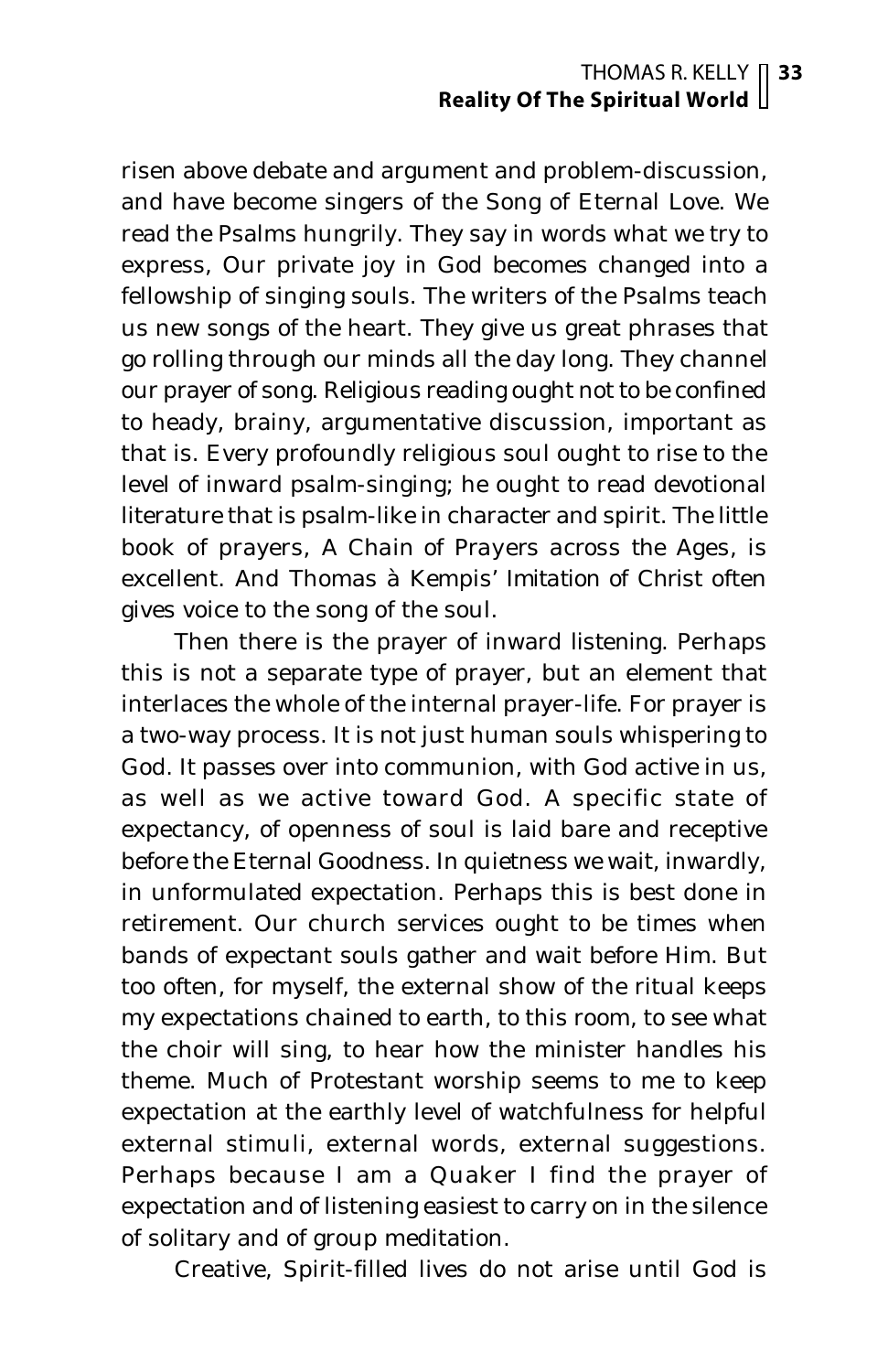attended to, till His internal teaching, in warm immediacy, becomes a real experience. He has many things to say to us, but we cannot hear Him now, because we have not been wholly weaned away from outward helps, valuable as these often are. The living Christ teaches the listening soul, and guides him into new truth. Sad is it if our church program is so filled with noise, even beautiful sound, that it distracts us from the listening life, the expectation directed toward God. A living silence is often more creative, more recreative, than verbalized prayers, worded in gracious phrases.

We need also times of silent waiting, alone, when the busy intellect is not leaping from problem to problem, and from puzzle to puzzle. If we learn the secret of carrying a living silence in the center of our being we can listen on the run. The listening silence can become intertwined with all our inward prayers. A few moments of relaxed silence, alone, every day, are desperately important. When distracting noises come, don't fight against them, do not elbow them out, but accept them and weave them by prayer into the silence. Does the wind rattle the window? Then pray, "So let the wind of the Spirit shake the Christian church into life," and absorb it into the silent listening. Does a child cry in the street outside? Then pray, "So cries my infant soul, which does not know the breadth of Thy heart," and absorb it into the silent listening prayer.

The last reaches of religious education are not attained by carefully planned and externally applied lessons, taught to people through the outward ears. The fundamental religious education of the soul is conducted by the Holy Spirit, the living voice of God within us. He is the last and greatest teacher of the soul. All else is but pointings to the inward Teacher, the Spirit of the indwelling Christ. Until life is lived in the presence of this Teacher, we are apt to confuse knowledge of Church history and Biblical backgrounds with the true education of the soul that takes place in the listening life of prayer.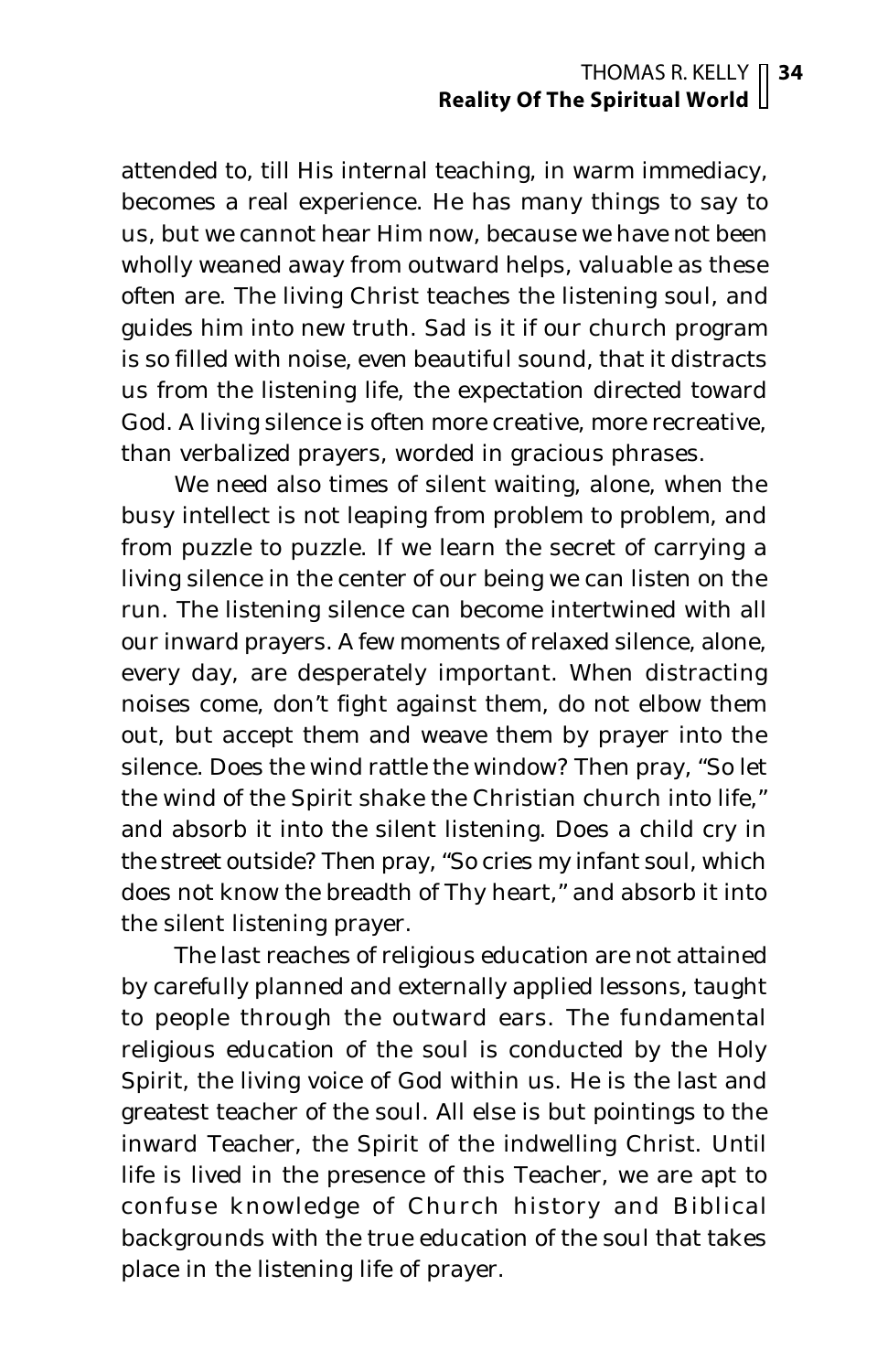### THOMAS R. KELLY **35 Reality Of The Spiritual World**

A fourth form of inner prayer is what I call the prayer of *carrying.* This I shall not try to develop now, but shall discuss later in connection with the experience of group fellowship among those who are deep in the life and love of God. But it consists essentially in a well-nigh continuous support, in prayer, of some particular souls who are near to you in the things of the inner life.

I must, however, speak more at length of a fifth aspect of internal prayer. The Catholic books call it *infused* prayer. There come times, to some people at least, when one's prayer is given to one, as it were from beyond oneself. Most of the time we ourselves seem to pick the theme of our prayer. We seem to be the conscious initiators. We decide what prayers we shall lift before the Throne. But there come amazing times, in the practice of prayer, when our theme of prayer is laid upon us, as if initiated by God Himself. This is an astonishing experience. It is as if we were being prayed through by a living Spirit. How can it be that the indwelling Christ prompts us to breathe back to God a prayer that originates in Himself? Is there a giant circle of prayer, such that prayer may originate in God and swing down into us and back up unto Himself? I can only say that it seems to be that way. And it seems to be an instance of the giant circle in religious dedication, whereby we seek because we have already been found by Him. Our seeking is already His finding. Our return to the Father is but the completion of His going out to us.

In the experience of infused prayer there seems to be some blurring of the distinctions between the one who prays, the prayer that is prayed, and the One to whom the prayer is prayed. Do *we* pray, or does God pray through us? I know not. All I can say is, prayer is taking place, and we are graciously permitted to be within the orbit. We emerge from such experiences of infused prayer shaken and deepened and humbled before the Majesty on High. And we somehow know that we have been given some glimpse of that Life,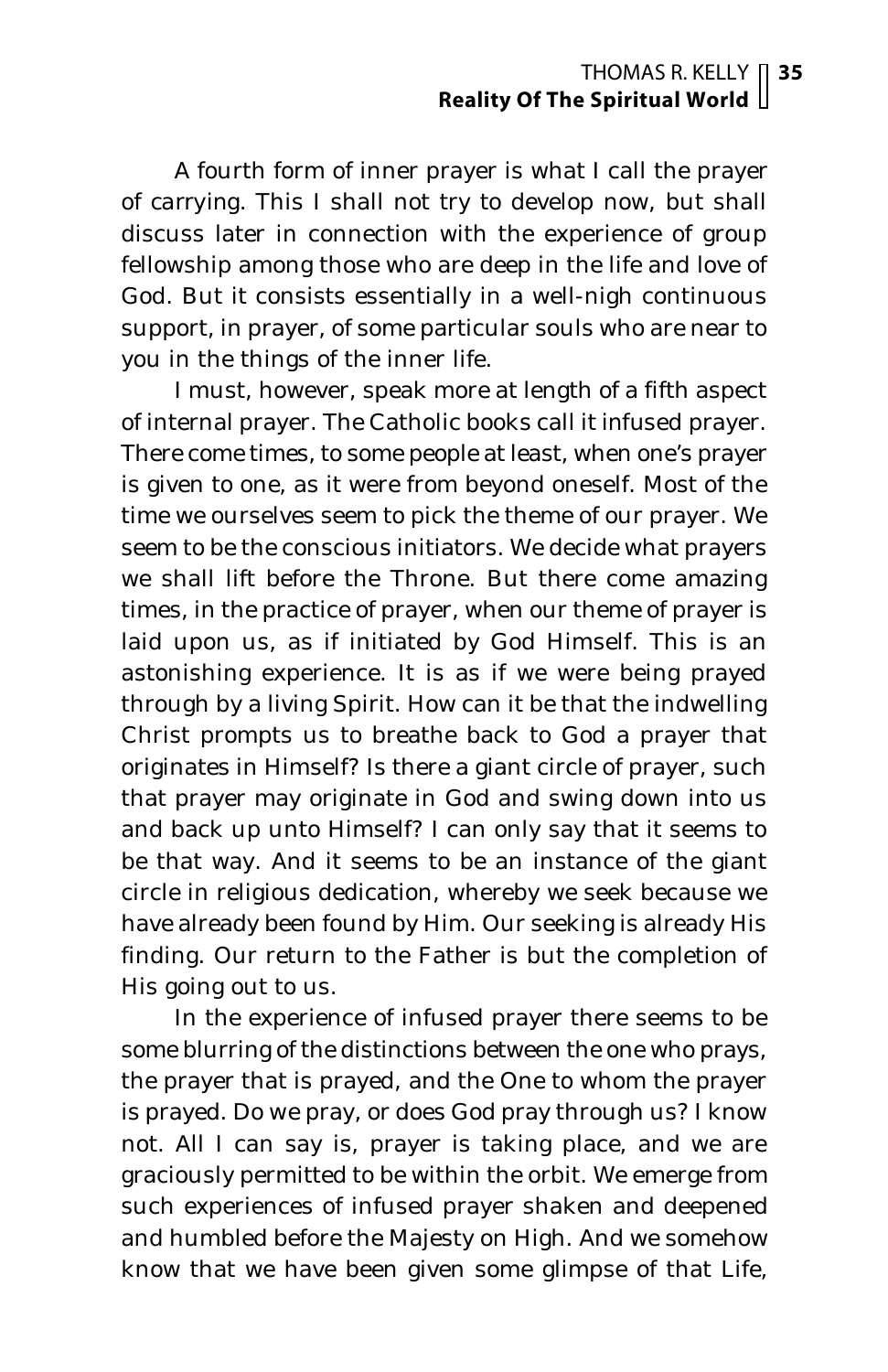that Center of Wonder, before Whom every knee should bow and every tongue that knows the language of its Homeland should confess the adorable mercy of God.

I have tried, in these words, to keep very close to the spirit and practice of my three dearest spiritual friends and patterns, outside of Jesus of Nazareth. They are Brother Lawrence, and St. Francis of Assisi, and John Woolman. Of these, Brother Lawrence, who lived in Lorraine three hundred years ago, is the simplest. He spent his life in the practice of the presence of God, and a priceless little book of counsels, by that name, has come down to us. John Woolman, a New Jersey Quaker of two hundred years ago, really so ordered his external life as to attend above all to the Inner Teacher and never lose touch with Him. But greatest of all is Francis of Assisi, whose direct and simple and joyous dedication of soul led him close to men and to God till he reproduced in amazing degree the life of Jesus of Nazareth. It is said of St. Francis not merely that he prayed, but that he became a prayer. Such lives must be reborn today, if the life of the Eternal Love is to break through the heavy encrustations of our conventional church life, and apostolic life and love and power be restored to the church of God. He can break through any time we are really willing.

# **Fellowship**

When our souls are utterly swept through and overturned by God's invading love, we suddenly find ourselves in the midst of a wholly new relationship with some of our fellow-men. We find ourselves enmeshed with some people in amazing bonds of love and nearness and togetherness of soul, such as we never knew before. In glad amazement we ask ourselves: What is this startling new bondedness in love which I feel with those who are down in the same center of life? Can this amazing experience of togetherness in love be what men have called fellowship?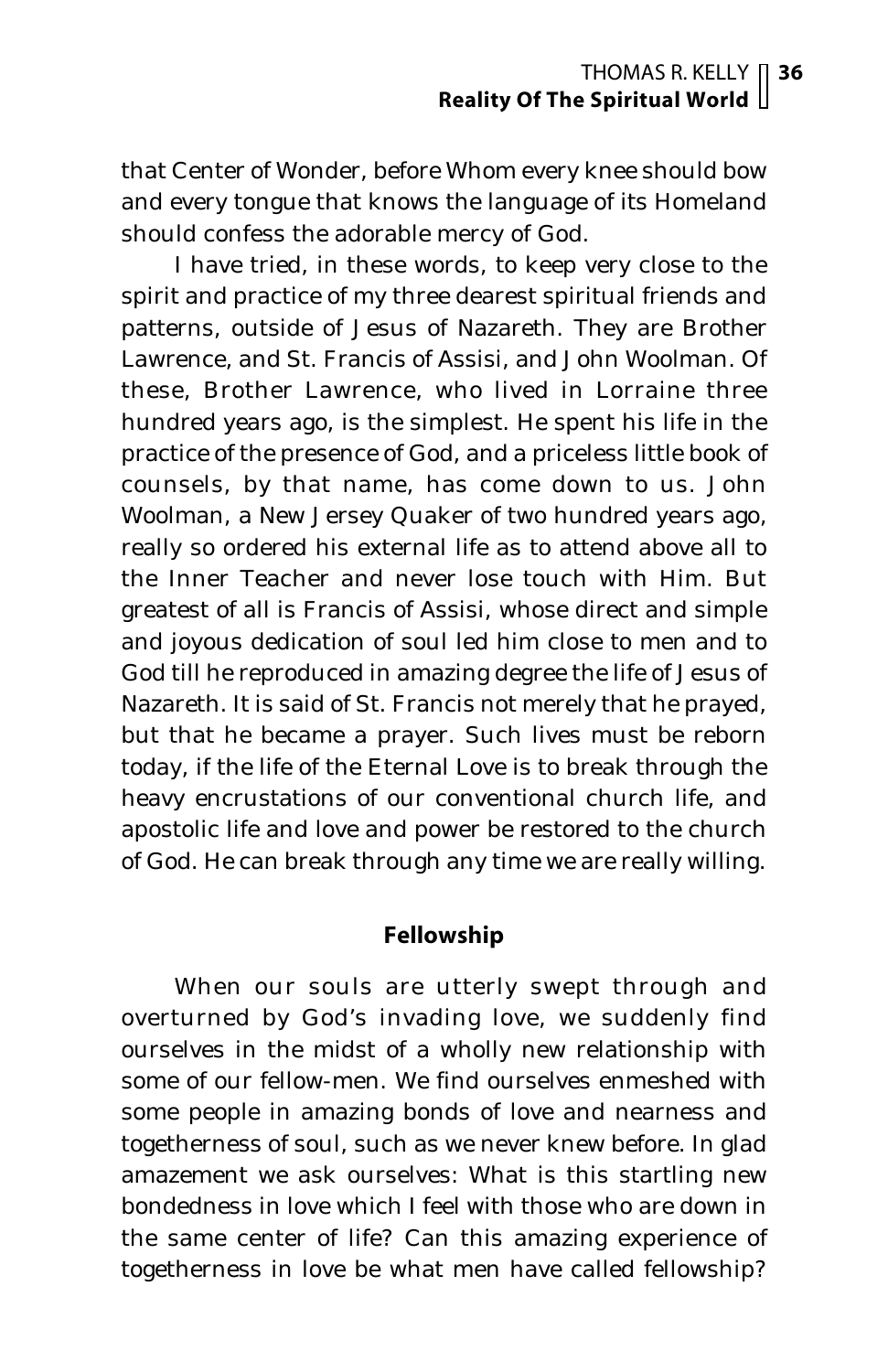Can this be the love which bound together the Early Church, and made their meals together into a sacrament of love? Is this internal impulse which I feel, to share life with those who are down in the same center of love, the reason that the Early Church members shared their outward goods as a symbol of the experienced internal sharing of the life and the love of Christ? Can this new bondedness in love be the meaning of being in the Kingdom of God?

But not all our acquaintances are caught within these new and special bonds of love. A rearrangement takes place. Some people whom we had only slightly known before suddenly become electrically illuminated. Now we know them, for lo, they have been down in the center a long time, and we never knew their secret before. Now we are bound together with them in a special bond of nearness, far exceeding the nearness we feel toward many we have known for years. For we know where they live, and they know where we live, and we understand one another and are powerfully drawn to one another. We hunger for their fellowship; their lives are knitted with our life in this amazing bondedness of divine love.

Others of our acquaintance recede in importance. We may have known them for years, we may have thought we were close together. But now we know they are not down in the center in Christ, where our dearest loves and hopes of life and death are focused. And we know we can never share life at its depth until they, too, find their way down into this burning center of shared love.

Especially does a new alignment of our church relationship take place. Now we know, from within, the secret of the perseverance and fidelity of some, a secret we could not have guessed when we were *outside* them. *Now* we see, suddenly, that some of the active leaders are not so far down into the center of peace and love as we had supposed. We had always respected and admired them for their energy, but now we know they have never been brought into the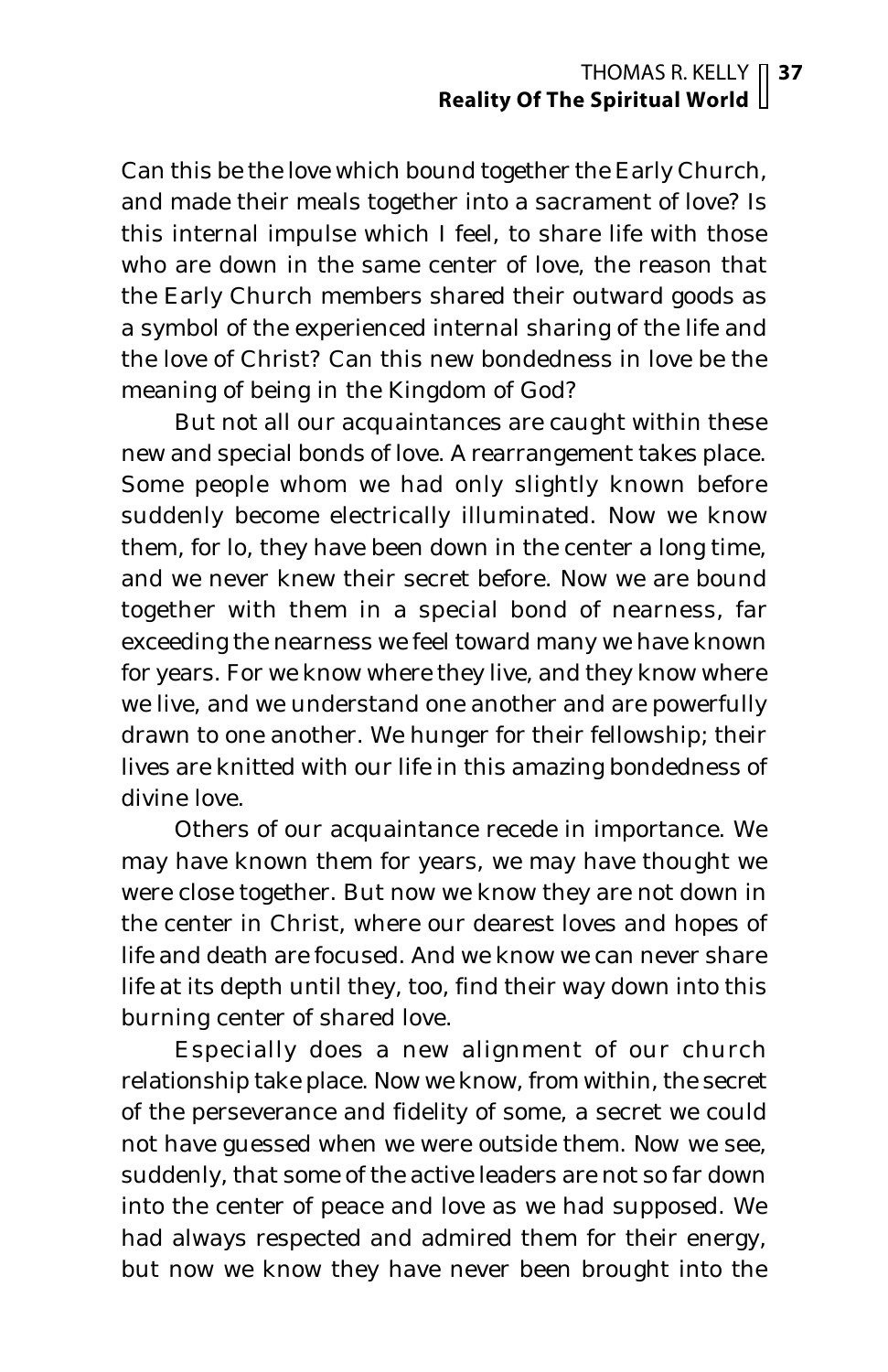depths, nor do they know the secret of being rooted and grounded with others in love. Now we suddenly see that some quiet, obscure persons, whose voices count for little in the councils of the church, are princes and saints in Israel. Why had we not noticed them before? The whole graded scale by which we had arranged the people in our church according to importance is shaken and revised. Some of the leaders are greater even than we had guessed, others are thin and anxious souls, not knowing the peace at the center. Some that stood low are really high in the new range of values.

Into this fellowship of souls at the center we simply emerge. No one is chosen to the fellowship. When we discover God we discover the fellowship. When we find ourselves in Christ we find we are also amazingly united with those others who are also in Christ. When we were outside of it we never knew that it existed, or only dimly guessed the existence of bonds of love among those who were dedicated slaves of Christ. There are many who are members of our churches who do not know what I am speaking of. But there are others of you who will say, "Surely I know exactly what you are talking about. I'm glad you've found your way in."

But, sad to say, there are many who know the word "fellowship" but think it applies only to church sociability. Such people organize church suppers and call them fellowship suppers. What a horrible prostitution of a sacred bond! Our church suppers and church programs which aim at mere sociability are not down at the bottom, You can't build a church that is Christ's church on mere sociability, important and normal as that is. Churches that are rooted and grounded in Christ are built upon this inner, amazing fellowship of souls who know a shared devotion to God.

If fellowship, in this rich, warm sense, has vanished from a church, there may be enough endowments to keep the institution going, but the life is gone. Churches can go on for years on endowment incomes and tributes levied upon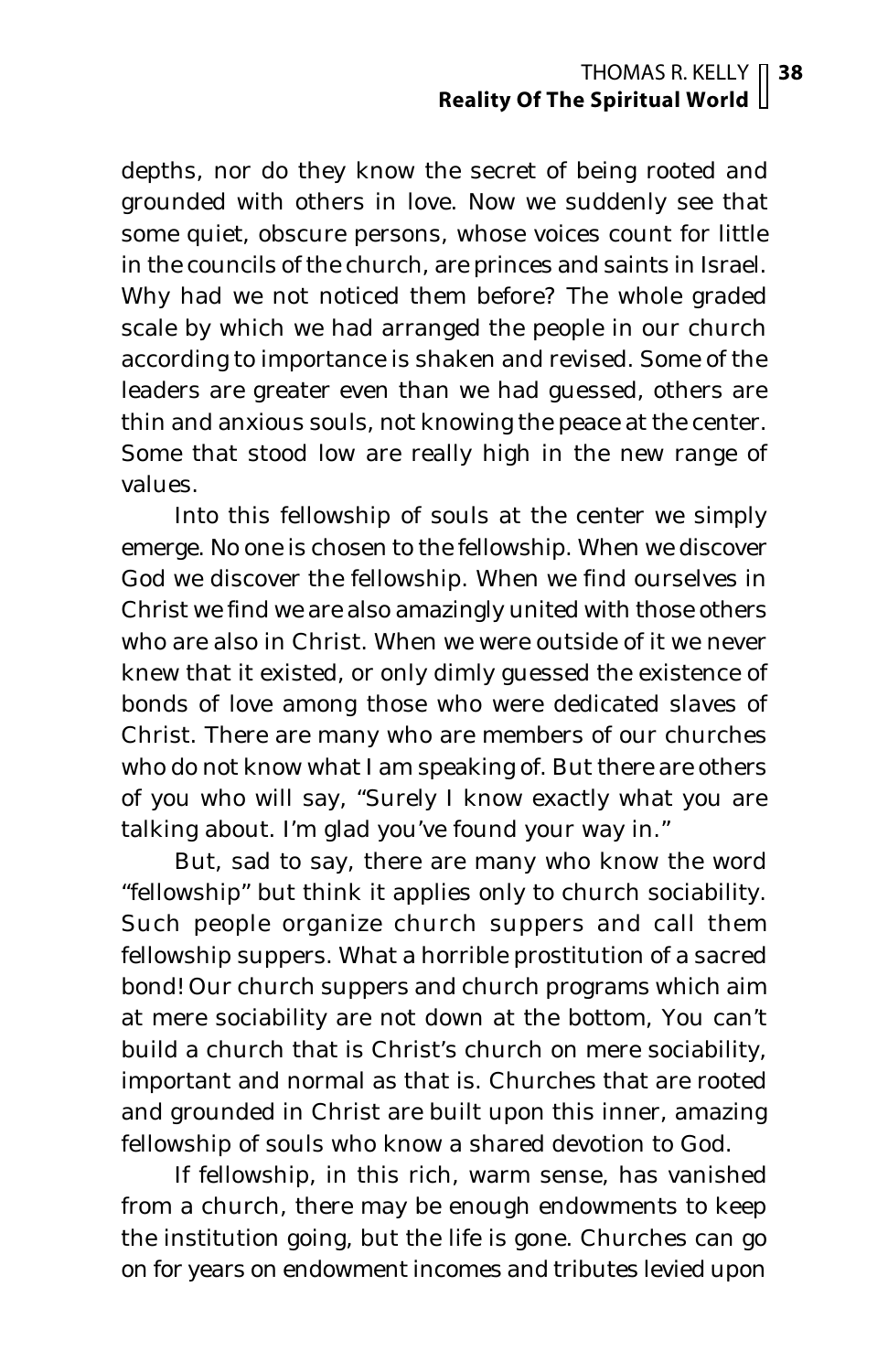personal pride. But they are only sounding brass or tinkling cymbals, if love and fellowship and group interknittedness in the joyous bonds of Christ are gone. But where this bondedness of souls in a common enslavement is present, though you meet in a barn, you have a church.

In the fellowship, barriers are surprisingly leveled. Cultural differences do not count in the love of God. Educational differences do not count, in the fellowship. The carpenter and the banker exchange experiences in their practice of communion with God, and each listens respectfully, attentively to the other. For God, in His inner working, does not respect these class lines which we so carefully erect. In real fellowship, theological differences are forgotten, and liberals and conservatives eagerly exchange experiences concerning the wonders of the life of devotion.

Among souls in the fellowship, conversation naturally gravitates to Him who is the uniting bond. Most of us are reticent about speaking our deepest thoughts, or exposing our inner tenderness to public gaze. And much of this reticence is right. But there ought to be some times when, and there ought to be some people with whom, we open up our hearts on the deep things of the spirit. Normal religious development cannot take place in a vacuum occupied solely by you and God. We need friends of the soul. Fellowship is not an accidental addition to religion. It is the matrix within which we bear one another's aspirations. Do *you* have people with whom you feel it right to open your heart? If you have not, if you are stilted and stiff and embarrassed, and have no one to whom to confess, not your sins, but your joys, you are indeed an unfortunate soul. George Fox has a counsel which I prize very much: "Know one another in that which is eternal." Churches ought to be places where men may know one another *in that which is eternal.* But in many a church the gulf between individuals on the deep things of God is an impassable gulf, and souls are starving and dying of inner loneliness. Would that we could break through our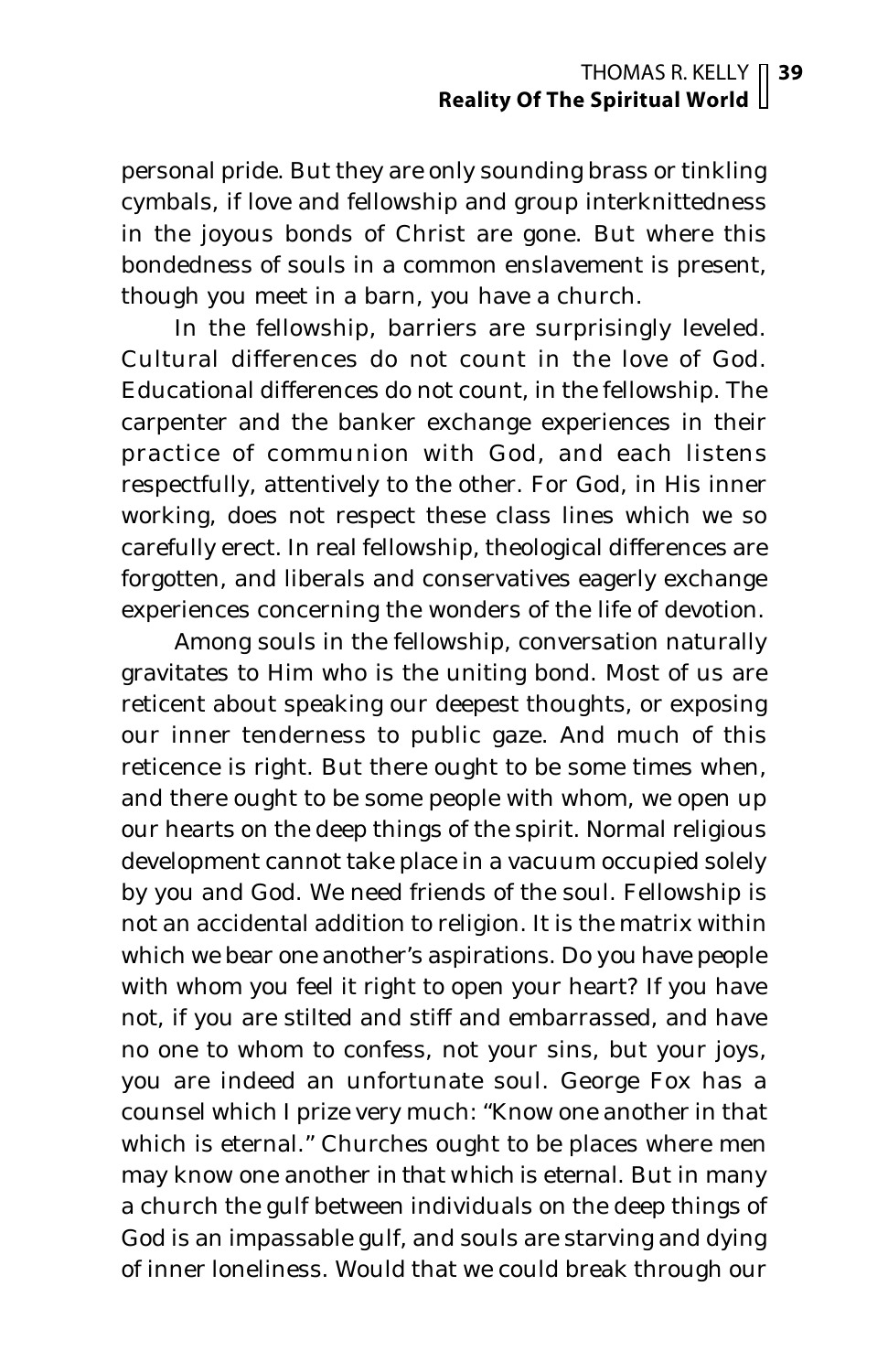crust of stilted, conventional reserve, and make our churches centers of a living communion of the saints.

The last depths of conversation in the fellowship go beyond spoken words. People who know one another in God do not need to talk much. They know one another already. In the last depths of understanding, words cease and we sit in silence together, yet in perfect touch with one another, more bound into the common life by the silence than we ever were by words.

Some time ago I was in Germany, visiting isolated Friends throughout that country. One man I met was a factory worker. He spoke ungrammatical German. His teeth were discolored, his shoulders were stooped. He spoke the Swabian dialect. But he was a radiant soul, a quiet, reticent saint of God. He knew the inner secrets of the life that is clothed in God. We were drawn together by invisible currents. We knew each other immediately, more deeply than if we had been neighbors for twenty years. I called at his simple home near Stuttgart. He motioned me to escape from the rest of the visitors and come into the bedroom. There, leaning on the window sills, we talked together. Immediately we gravitated to the wonders of prayer and of God's dealing with the soul. I told him of some new insights that had recently come to me. He listened and nodded confirmation, for he already knew those secrets. He understood and could tell me of things of the Spirit of which I had only begun to guess. I feel sure that I knew more history and mathematics and literature and philosophy than did he. And the social gulf in Germany between a professor and a factory man is infinitely wide. But that afternoon I was taught by him, and nourished by him, and we looked at each other eye to eye, and knew a common love of Christ. Then as the afternoon shadows fell and dissolved with twilight, our words became less frequent, until they ceased altogether. And we mingled our lives in the silence, for we needed no words to convey our thoughts. I have only had one letter from him in the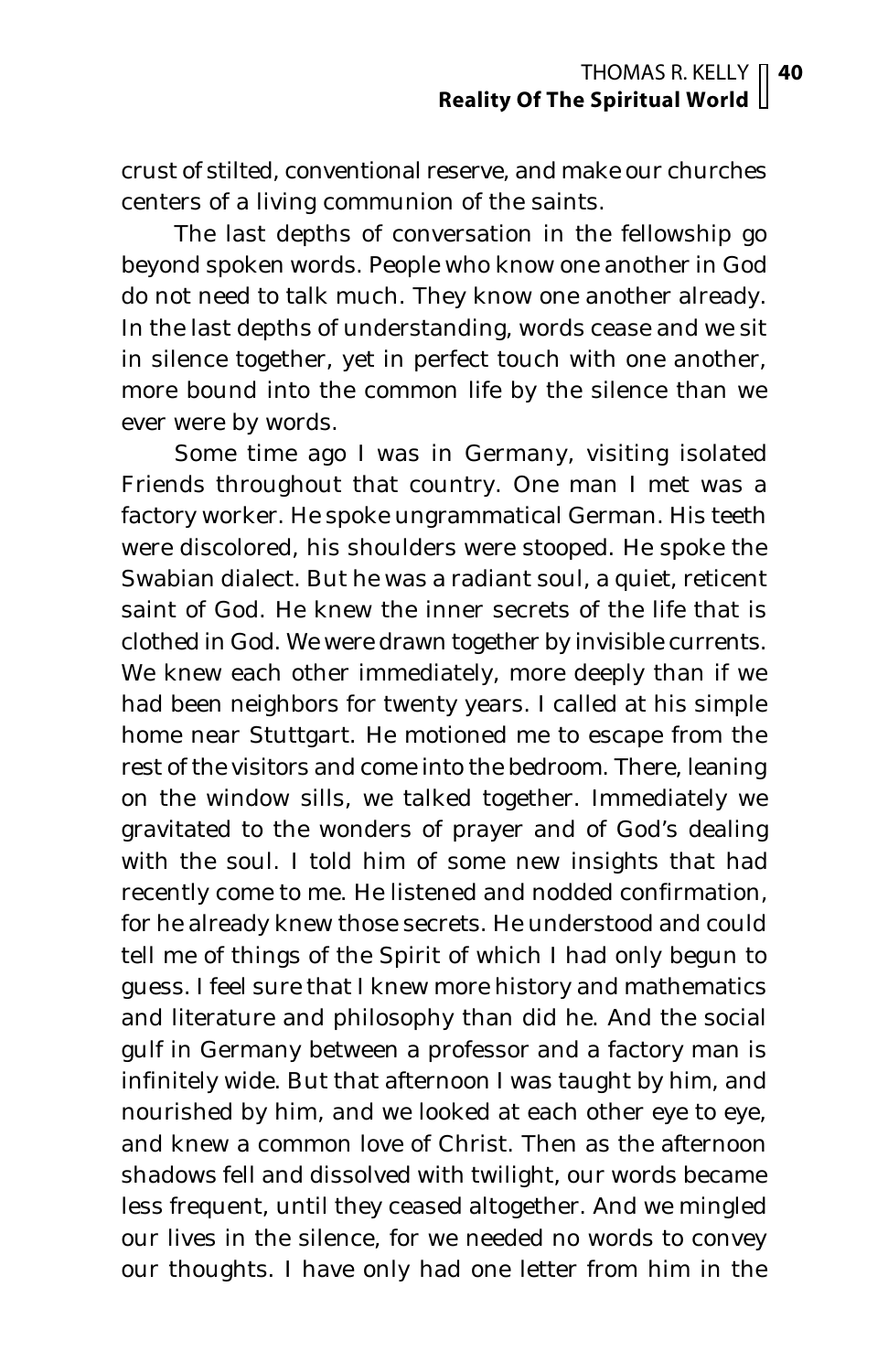year, but we are as near to each other now, every day, as we were that afternoon.

And now I must speak of the internal prayer of carrying, which I mentioned above. Within the fellowship there is an experience of relatedness with one another, a relation of upholding one another by internal bonds of prayer, that I can only call the prayer of carrying. Between those of the fellowship there is not merely a sense of unity when we are together physically; with some this awareness of being bonded through a common life continues almost as vividly when separated as when together. This awareness of our life as in their lives, and their lives as in our life, is a strange experience. It is as if the barriers of individuality were let down, and we shared a common life and love. A subterranean, internal relation of supporting those who are near to us in the fellowship takes place. We know that they, too, hold us up by the strength of their bondedness.

Have you had the experience of being carried and upheld and supported? I do not mean the sense that God is upholding you, alone. It is the sense that some people you know are lifting you, and offering you, and upholding you in your inner life. And do you carry some small group of acquaintances toward whom you feel a peculiar nearness, people who rest upon your hearts not as obligations but as fellow-travelers? Through the day you quietly hold them high before God in inward prayer, giving them to Him, vicariously offering your life and strength to become their life and strength.

This is very different from conventional prayer lists. These are not a chance group of people. They are your special burden and your special privilege. No two people have the same group to whom they are bound in this special nearness. Each person is the center of radiating bonds of spiritual togetherness. If everyone who names the name of Jesus were faithful in this inner spiritual obligation of carrying, the intersections would form a network of bondedness whereby